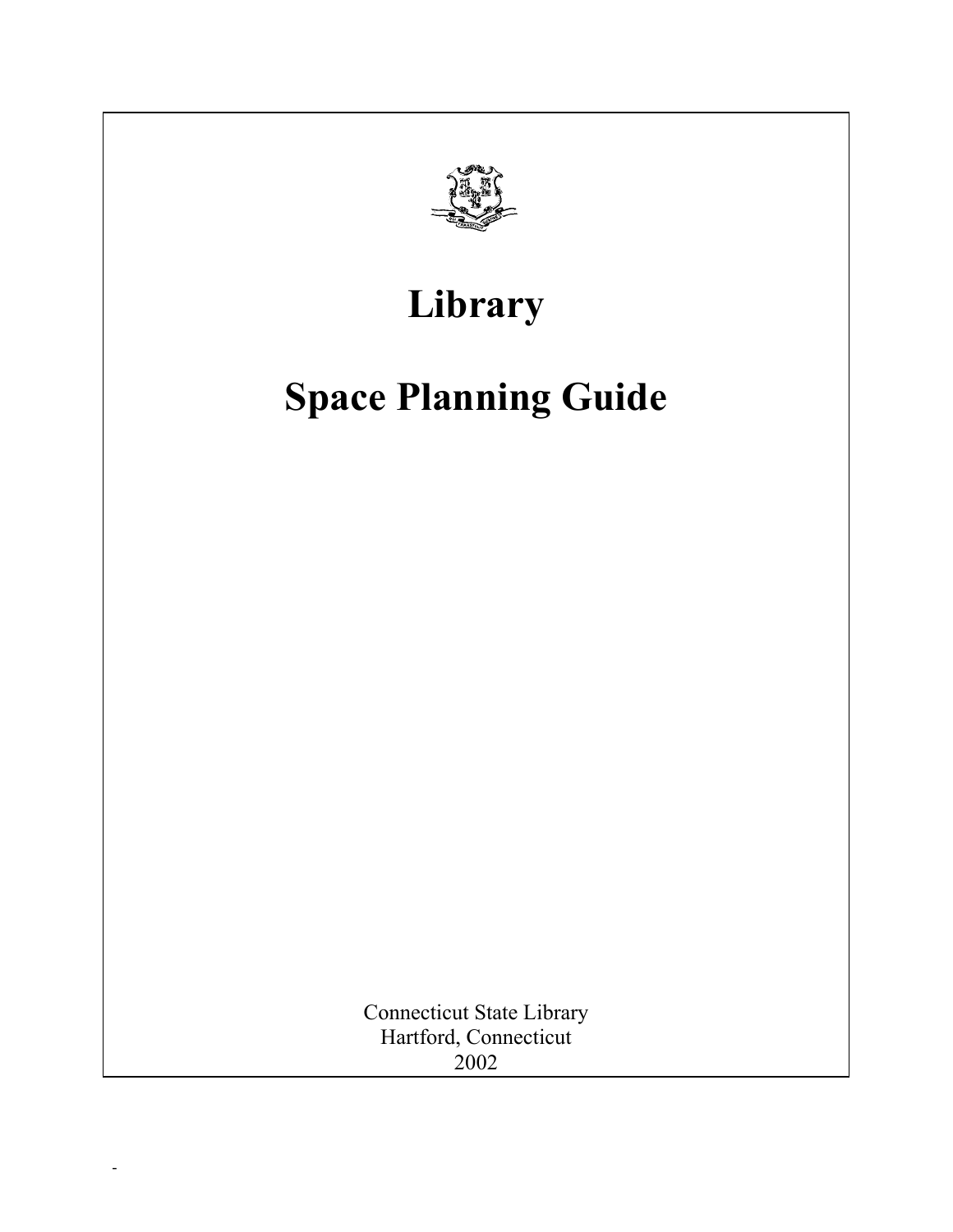Contact Person Mary Louise Jensen, Building Consultant Division of Library Development Connecticut State Library Tel: 860/566-2712; 1-800/253-7412 Fax: 860/525-7645 E Mail: mjensen@cslib.org

STATE LIBRARY BOARD Ann M Clark, Chair Edmund B. Sullivan, Vice-Chair Judge Joseph P. Flynn Judge Francis X. Hennessy Joy Hostage Mollie Keller Larry Kibner E. Frederick Petersen Betty Sternberg Edwin E. Williams

LIBRARY ADMINISTRATIVE STAFF Kendall Wiggin, State Librarian Sharon Brettschneider, Director, Division of Library Development Eunice DiBella, Public Records Administrator Mark Jones, State Archivist Richard Kingston, Director, Administrative Services Dean Nelson, Museum Administrator Lynne Newell, Director, Information Services Division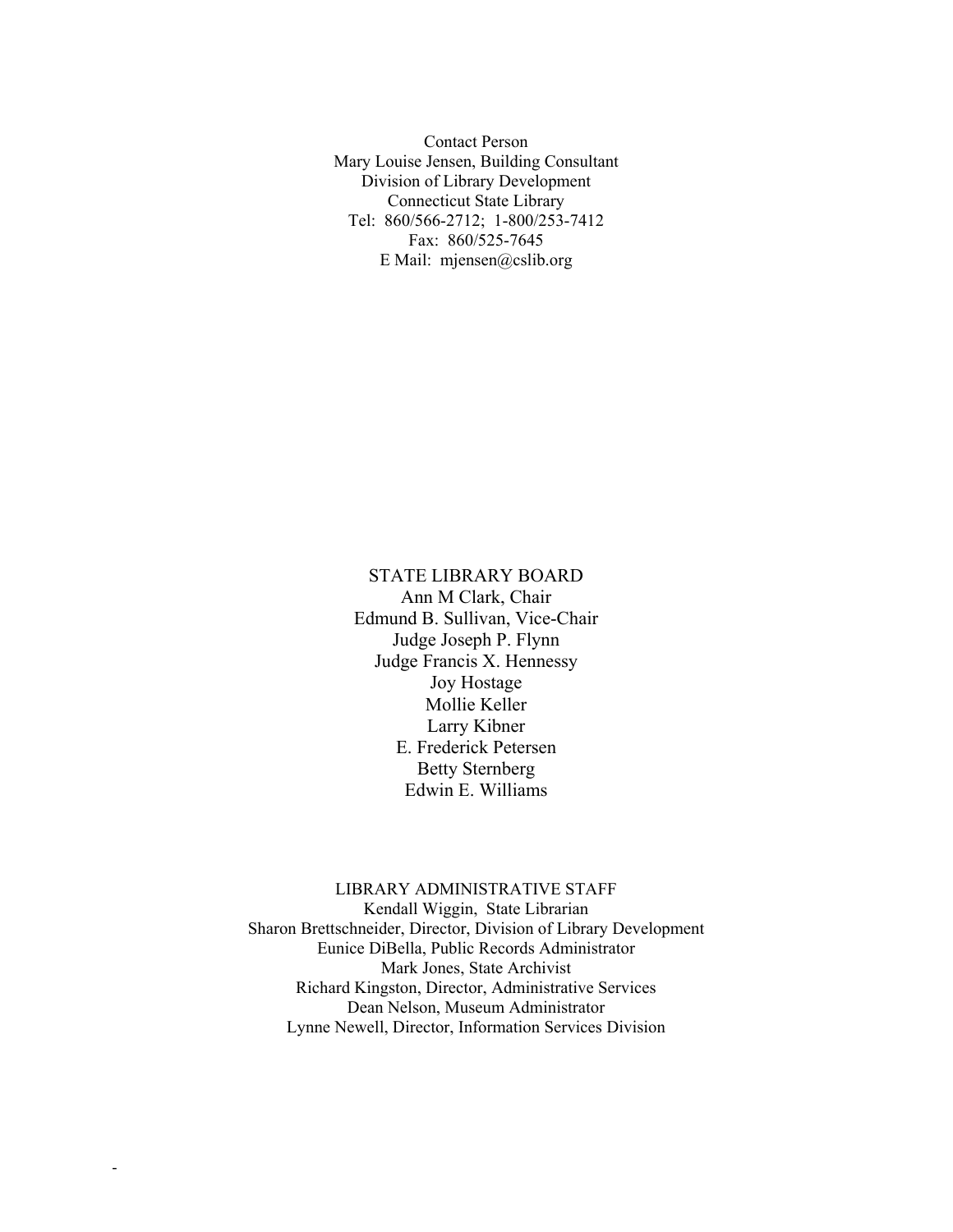2002 (1986 original published and revised in 1989, 1996, 1999, 2001)

The following individuals served on the 1996 committee that revised this document: Nolan Lushington, James Kusack, Richard Schoenhardt, Anne Walluk, Susan Cormier, and Mary Louise Jensen, chair.

A Wisconsin State Library pamphlet served as the basis for some of the material. Excerpts were reprinted from *Public Library Space Needs: A Planning Outline*, by Anders Dahlgren, with permission from the Wisconsin Department of Public Instruction, 125 South Webster Street, Madison, WI 53703.

This publication can be downloaded from the CSL Webpage at <http://www.cslib.org/libbuild.htm> and is available at no cost from:

> Mary Louise Jensen, Building Consultant Connecticut State Library Division of Library Development 231 Capitol Avenue Hartford, CT 06106-1537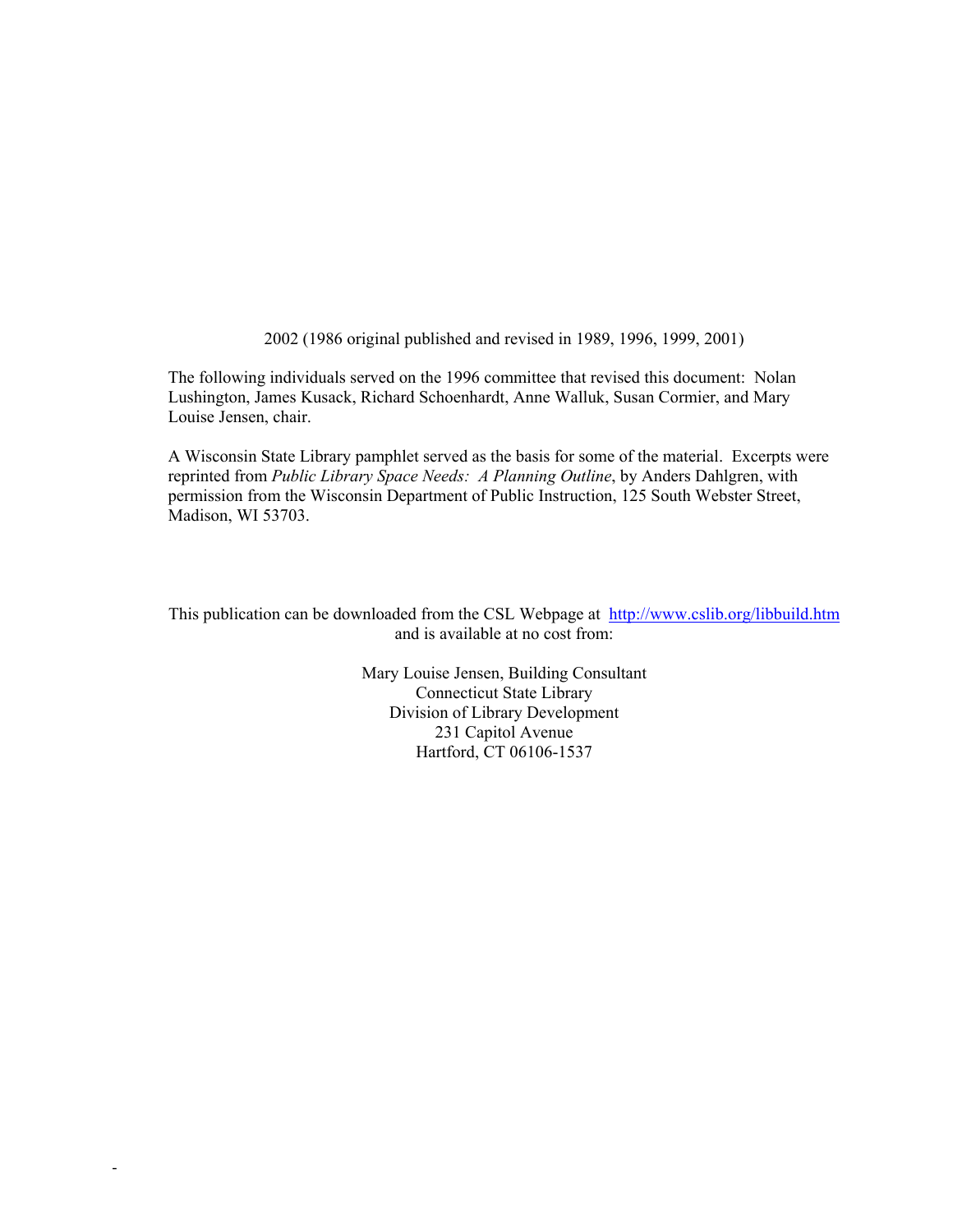# **CONTENTS**

l

| Step-by-Step Planning                           |  |
|-------------------------------------------------|--|
|                                                 |  |
|                                                 |  |
| Step 3: Public Electronic Workstation Space and |  |
|                                                 |  |
|                                                 |  |
|                                                 |  |
|                                                 |  |
|                                                 |  |
|                                                 |  |
|                                                 |  |
|                                                 |  |
| Appendix 1 (The Library Improvement             |  |
|                                                 |  |
|                                                 |  |
|                                                 |  |
|                                                 |  |
|                                                 |  |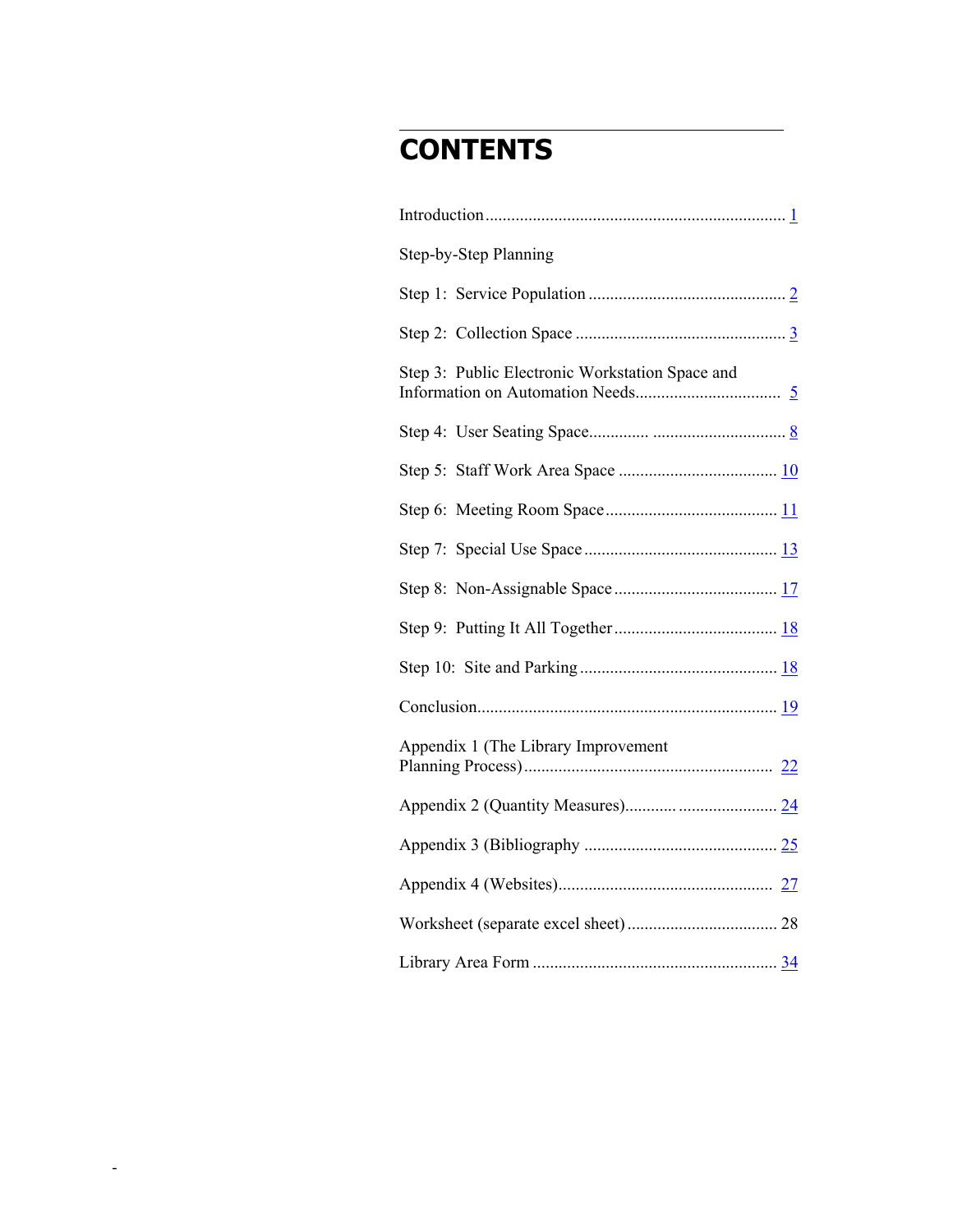## <span id="page-4-0"></span>*Introduction*

This outline is intended to initiate a larger facilities planning process. By completing this outline, librarians and trustees can quickly obtain a general estimate of their library's space needs. With that estimate, planners can assess the adequacy of the existing overall square footage and they can determine if a more detailed study would be appropriate.

This outline does not presume to offer a precise estimate of space needs. There are many detailed factors affecting space needs and service projections that are not addressed in this booklet. Only seven broad types of library space are defined here:

- collection space
- public electronic workstation space
- user seating space
- staff work area space
- meeting room space
- special-use space
- non-assignable/mechanical space

Calculation of the needs in these broad types of space, however, quantifies the largest share by far of the overall projected space needs. A more detailed study would serve to refine the overall space needs assessment. (See Appendix 1).

Library planners must also acknowledge that availability of space (or lack of it) is not the sole reason for examining physical facilities. Energy efficiency and condition of the heating, ventilating and air conditioning systems (ideal temperature and humidity for preserving materials are 65 to  $70^{\circ}$  with  $35$  to  $50\%$ humidity), adaptability to meet the electrical and telecommunications requirements of tomorrow's library technologies, assessment of the general effectiveness of work flow, accessibility to people with disabilities, and compliance with federal, state and local fire, safety, and building

codes are all suitable reasons to examine the structure that houses your local library.

The Connecticut State Building Code applies to all new buildings and alterations and additions to existing buildings. All new construction areas must comply, but existing non-altered areas may remain non-conforming as long as total height and area requirements are not exceeded, safety is not reduced, and handicapped accessibility is provided. The Fire Safety Code applies to all areas of existing and new buildings.

Examples of regulations that might apply are:

- Any room or floor area which is occupied by 50 or more persons must have two means of egress to a fire exit. The two exits must be remote from one another.
- Occupancy loads are calculated at one person per 50 square feet of floor area in reading rooms, one per 100 square feet in stack areas, and one per 7 square feet in assembly rooms without fixed seats.
- Stairways and vertical shaft ways must be enclosed by two hour rated construction, or one hour if the building is totally sprinkled where adequate water is available.
- Buildings with elevators must have areas of refuge for person with a physical disability, unless the building is totally sprinkled.
- Live-load capacity required for structural design is 100 pounds per square foot (PSF) for public and assembly uses, 60 PSF for reading areas, and 150 PSF for stack areas. Total flexibility requires a consistent 150 PSF throughout the library.
- The size of the building, its proximity to other buildings and uses, and the type of construction will determine other requirements.

This planning guide is intended to explain the special building requirements for public libraries thus includes additional space requirements.

A major federal law that may also affect space is the Americans with Disabilities Act of 1990 (ADA). This law gives citizens with disabilities the right to participate fully in public library services, and may require alterations to ensure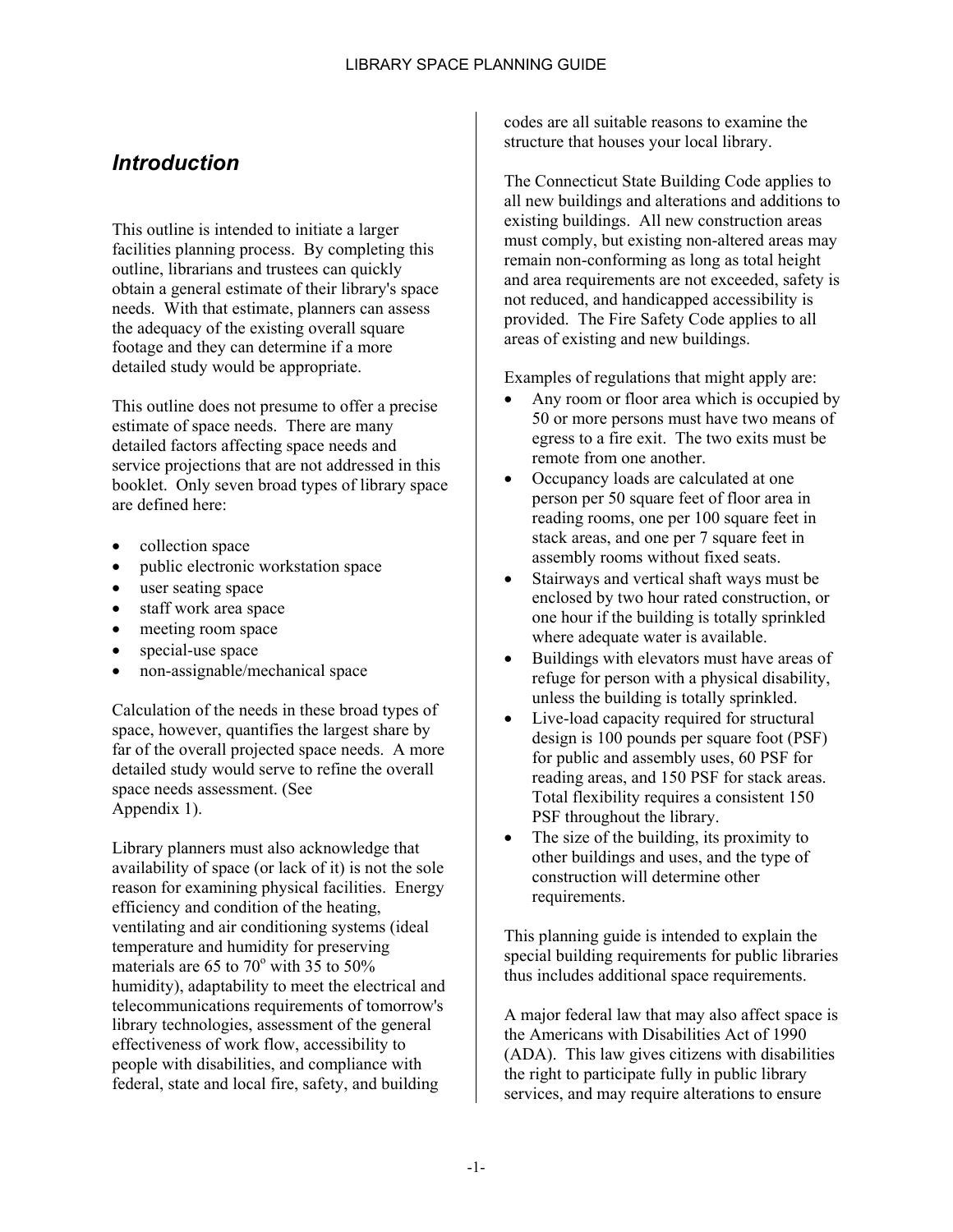accessible services. The emphasis under the ADA is on accessible services rather than fully accessible buildings. Please keep in mind that you will need an accessible route, a continuous unobstructed path connecting all accessible elements and spaces of a building. Interior accessible routes may include corridors, floors, ramps, elevators, lifts, and clear floor space next to furniture.

Buildings officially designated as historically significant are not exempt form the ADA, but libraries do not have to damage the historic integrity of the structure to make them accessible; every effort should be made to provide at least a minimal degree of access in a historic structure.

Basically, the planning outline adheres to the traditional library planning methodology in which past library experience relating population to library building size determines the facilities that are needed. However, **a planning process** based on library service output measures by the American Library Association should also be used in this process.

The recommendations in some of the steps are minimums, and public libraries are encouraged to go beyond these recommendations. Library planners should also remember that their plans ought to reflect the community's information needs for at least the next 20 years. While the actual long-term impact of evolving technology cannot be predicted, its importance in the library will continue to grow, and plans should provide for that growth.

LIBRARY OUTPUT MEASURES are found in the paperback entitled *Output Measures for Public Libraries; A Manual for Standardized Procedures,* 2nd ed. (Chicago, American Library Association, 1987). *Planning for Excellence: A Checklist for Connecticut Public Libraries* (Hartford, Connecticut State Library, 1986), *Planning and Role Setting for Public Libraries* (Chicago: American Library Association, 1987), and *Minimum Standards for Connecticut Principal Public Libraries* (Hartford, Connecticut State Library, 1994) are also helpful planning tools.

A **worksheet** is included in the *Application for State Public Library Construction Grant* to help with the calculation of a library's projected overall space need.

# *Step-by-Step Planning*

## <span id="page-5-0"></span>*Step 1: Service Population*

Effective library facilities planning begins with a projection of the service population 20 years hence. Since library buildings are an important capital investment for most communities, it is crucial that they be planned to respond to current *and future* needs. Projected service population is used to calculate several of the categories of library space that follow.

Estimates of the projected population can typically be obtained from your municipality, county, the regional planning commission, or from the State Office of Policy and Management. Local school districts may also be a valuable source for these projections; be aware, however, that school district service areas may not coincide with public library service areas.

Most public libraries also serve residents from beyond the boundaries of the municipality in which they are located (Connecticard). To ignore the service implications or traffic generated by these individuals would result in a facility that would be outgrown to quickly.

One method of determining the nonresident service population is to calculate the ratio of nonresident transactions by a sample count and apply that ratio to the base population.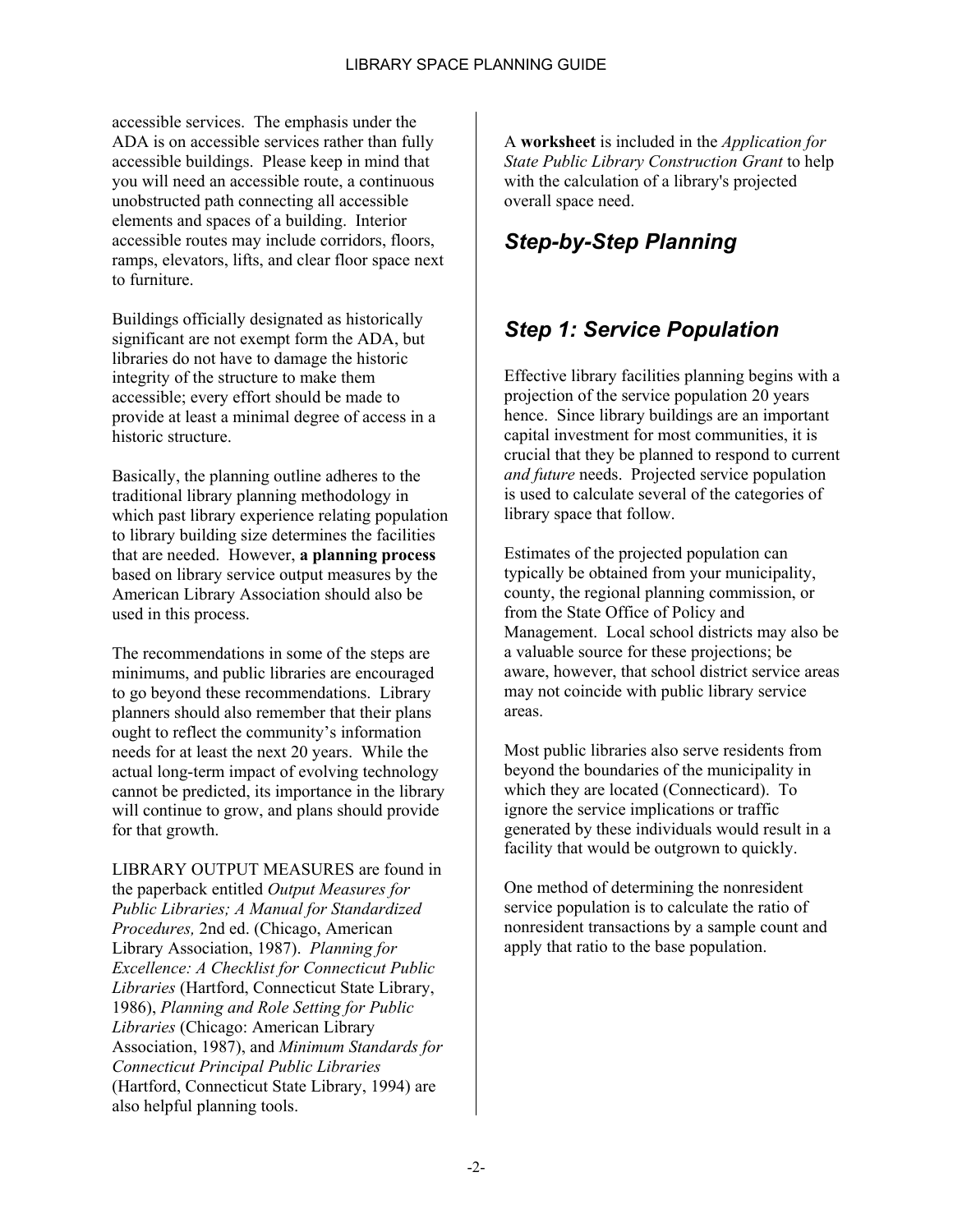- $\Rightarrow$  Formula for projecting nonresident population to be served
	- 1. Divide nonresident circulation transactions by the total circulation transactions (this percentage equals the ratio of nonresident population to local population)
	- 2. Multiply that percentage by the projected local population figure.
- $\Rightarrow$  Formula for projecting entire service population:

Add projected nonresident population figure to the projected local population figure.

### Example

The town has a projected population of 8,500. The total circulation transactions were 75,000 (7,500 were nonresident transactions and 67,500 were resident transactions.)

- 1. 7,500 nonresident transactions ÷ 75,000 resident and nonresident transactions................................. .10
- 2. Primary service population..........8,500 Nonresident population (8,500 x.10)................................. 850

TOTAL SERVICE POPULATION 9,350

## THE NEW PLANNING FOR RESULTS

### Cultural Awareness

"Multilingual signage is an important consideration if the library serves a significant non-English-speaking population or users for whom English is a second language." (*The New Planning for Results: a Streamlined Approach* by Sandra Nelson (Chicago: American Library Association, 2001)

# <span id="page-6-0"></span>*Step 2: Collection Space*

### **Projecting Collection Space**

By projecting the library's collection size, the space needed to house the collection can be quantified. It is most effective to make these projections over a 20-year period.

Materials that have not been checked out during the last 5 years should be evaluated for withdrawal prior to determining the collection size. In addition, books that are in poor condition and outdated materials that have been superseded by better materials on the same subject should be withdrawn. Reference materials that do not circulate should be evaluated more frequently. A library should withdraw 5-10% a year. In creating a weeding policy Boon's *The Crew Method* is helpful.

### • **Book collection**

There are two methods for calculating book collection size:

- 1. For libraries that have undersized collections because of the lack of space, a minimum collection size can be projected on a per capita measurement. The chart in Appendix 2, p. 41, can be a guide in determining minimum book collection size.
- 2. An alternate means of projecting collection size is to calculate the **average net additions** to the collection (volumes added minus volumes withdrawn equals net additions) and extend that rate of addition **over 20 years.** If the library is not planning to grow at its present rate and this is supported in its long range plan, the library can use a smaller collection figure as long as the library can house its existing collection with some expansion.
- Nonprint materials (music and book **audiocassettes, compact discs, or other formats)**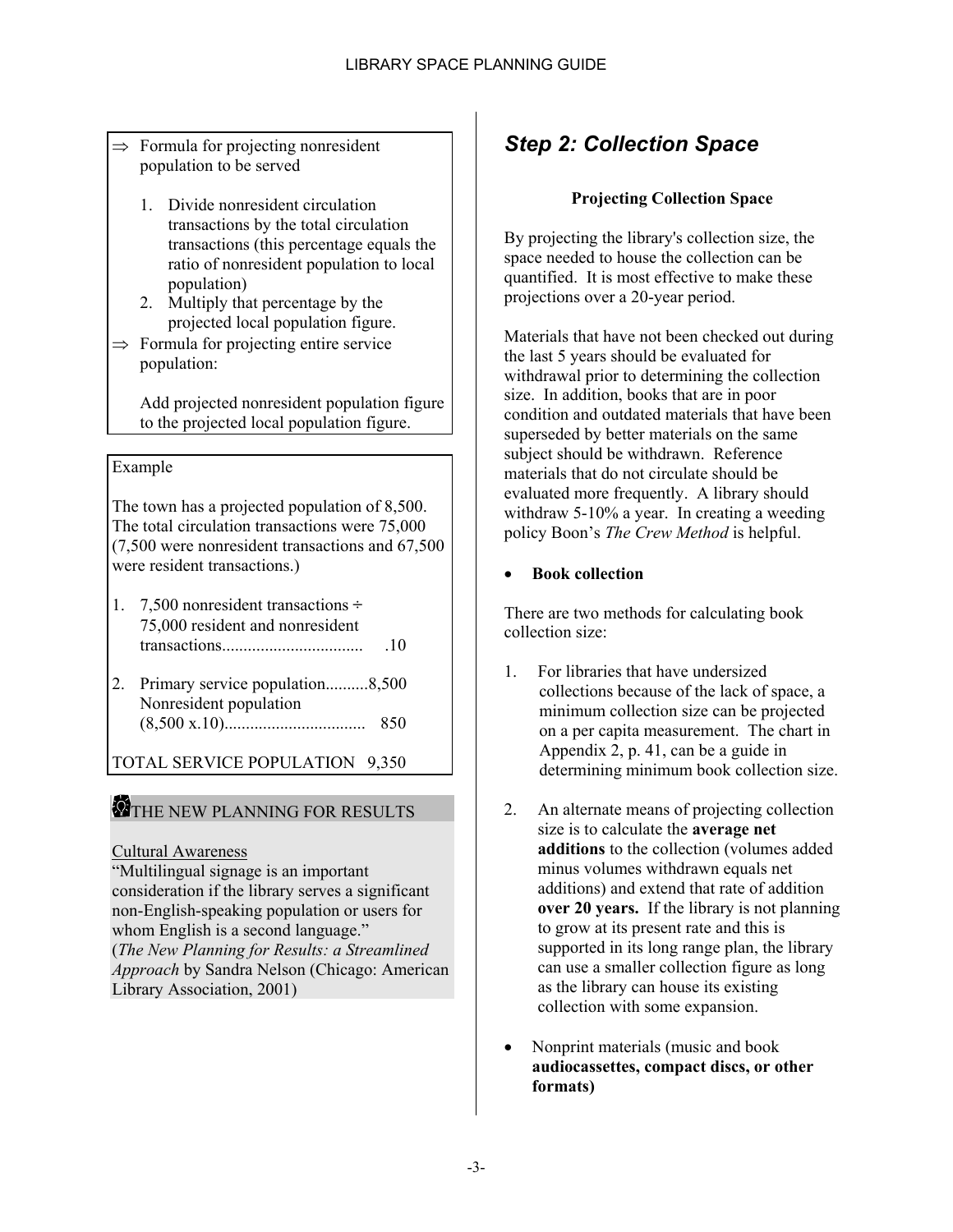Likewise, project the size of this collection 20 years hence. The chart in Appendix 2, p. 41, can be a guide in determining minimum needs.

### • **Periodicals**

Again, project the size of this collection 20 years hence. The chart in Appendix 2, p. 41, can be a guide in determining a minimum periodical collection.

### **Calculating Collection Space**

The number of volumes that can be stored in a given space can vary from 5 to 25 volumes per square foot, depending on several factors: the height of the shelving, width of the aisles, and the type of material (reference vs. children's books). For compact book storage, use 25 volumes per square foot. For stack arrangements with aisles, a general average of 10 volumes per square foot permits maximum flexibility and minimizes the number of books placed on difficult-to-reach top and bottom shelves, while leaving adequate space on each shelf for years.

A children's library area may vary from 20 to 40% of a library's total assignable area. This percentage will be affected by the library's defined roles in the long-range plan. This area should be flexible to allow for expansion or reduction. Storage should also be planned in the children's area for seasonal storage for materials most in demand at particular times of the year.

- $\Rightarrow$  Formula for Books To estimate the square feet of space needed to house the library book collections with aisles, divide the total projected collection by 10. For compact book storage dived by 25.
- $\Rightarrow$  Formula for Nonprint Materials (Videos, Books on Tape, CD-ROM's, Music CDs, Audiocassettes, etc.) - To estimate the square feet of space needed to house these library collections, divide the total projected collection by 10.

 $\Rightarrow$  Formula for Periodicals - To determine the square feet of space needed to house periodicals, use the following formulas:

> *Current* issues of periodicals housed on display-type shelving divide by the number of titles displayed by 1.5. (To save space, full-text articles could be acquired electronically.)

 *Back* issues of hard copy periodicals, multiply by the number of titles of back periodicals by 0.5, and then multiply that product by the average number of years to be retained. (To save space, back periodicals could be stored on microfiche, microfilm, or accessed electronically.)

Example (service population-9,350) square feet 30,000 volumes ÷ 10 ................................ 3,000 3,000 nonprint items ÷ 10............................ 300 135 current periodicals ÷ 1.5 ......................... 90 40 hard copy back periodicals x 0.5 x 5 years .................................... 100

TOTAL COLLECTION SPACE.. ..........3,490

# **LIBRARY OUTPUT MEASURE**

As use intensifies, a larger collection will be needed. See Appendix 2, for additional books per capita.

### **THE NEW PLANNING FOR RESULTS**

### Business and Career Information

"While some libraries provide a separate business and career information desk, this service is often provided from the same physical space as other reference and information services. Typically, a great deal of space and furnishings is shared.

### Consumer Information

"Consumer Information service is often provided from the same physical space as ther reference and information services. Typically, a great deal of space and furnishings is shared."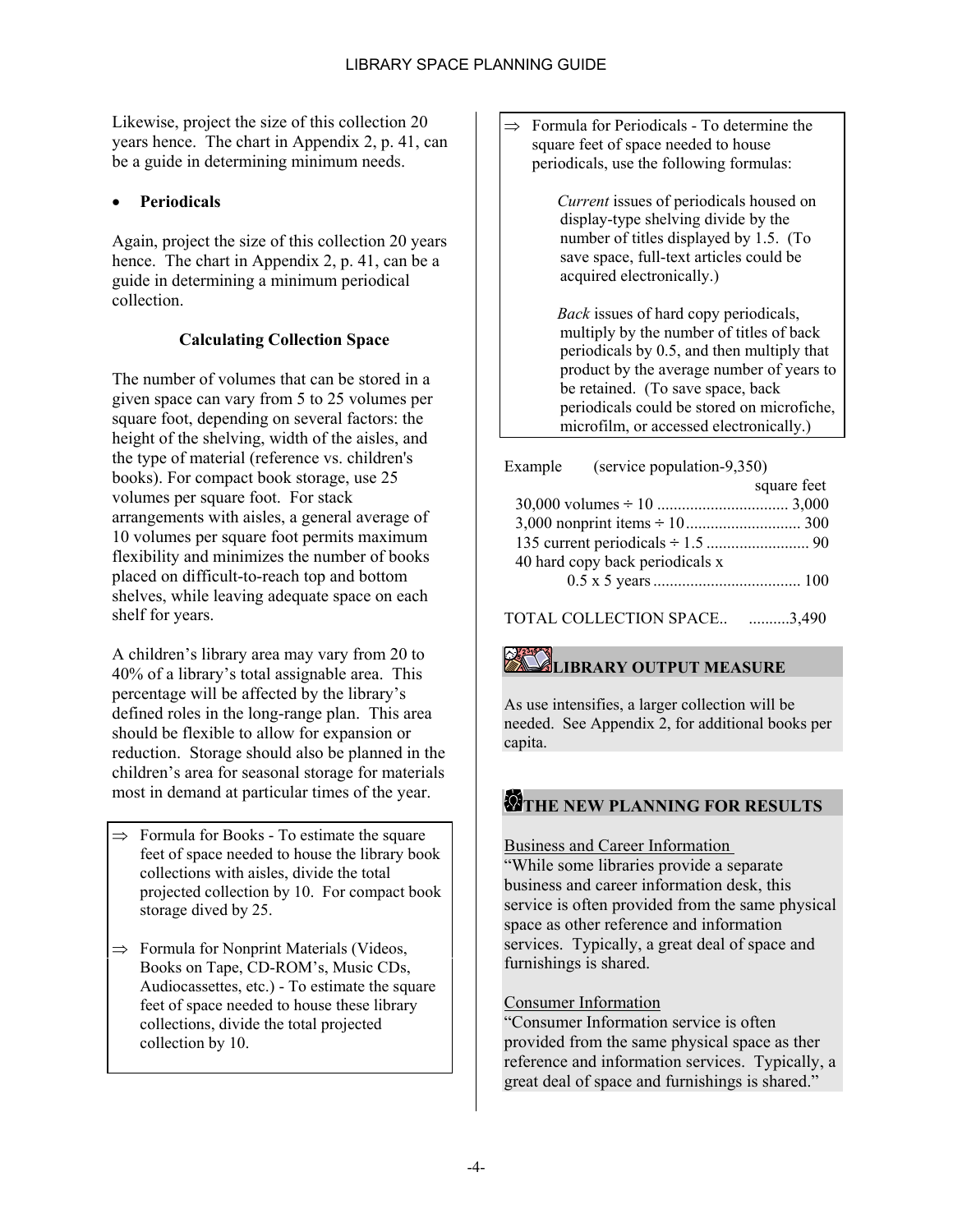### THE NEW PLANNING FOR RESULTS cont'd

### Current Topics and Titles

 "Display shelving, display end panels, and other furnishings that allow for the effective merchandising of materials should be provided. Broad aisles that encourage browsing should be standard design feature."

### Government Information

"Libraries providing Government Information service may vary from minimal to extensive, depending on whether the library acts a full or partial depository of documents and the storage and retention requirements that accompany the designation. Libraries providing Government Information service should provide quiet study spaces."

### Local History and Genealogy

"Libraries providing a high level of Local History and Genealogy service face a number of specialized facilities considerations. Rare, fragile, and archival materials should be housed in a secure and temperature-and humidity-controlled environment. High-density storage units are often used." (*The New Planning for Results: a Streamlined Approach* by Sandra Nelson (Chicago: American Library Association, 2001)

# ADA HIGHLIGHTS

- Libraries should acquire materials in a variety of formats such as large-print books, books on tape, closed-caption videos, descriptive videos, music audiocassettes and/or compact discs
- Aisle widths between bookstacks must be at least 36 inches (42 inches preferred)
- Clear space of at least 36 inches at the ends of the bookstacks when more than two stack aisles are served by the end aisle. If two or less stack aisles are served by the end aisle use 48 inches at the ends of the bookstacks
- Head room of at least 80 inches
- No protruding objects into the path of travel
- Reach height of card catalogs and magazine displays of 48 inches maximum for front approach and 54" maximum for side approach (lower heights are preferred).

### <span id="page-8-0"></span>*Step 3: Public Electronic Workstation Space and Information on Automation Needs*

Changing technology makes it difficult to plan this space; however, there will be a demand that all public and staff areas of the library provide for the connection of computers and information appliances, both mobile and fixed, that use twoway voice, data and/or video communications services.

All desks, work/study carrels, and conference/meeting rooms should be able to be connected to the in-building network.

Technology affects the library's electrical and wiring needs Buildings should be capable of supporting wired (up to 1 GBPS) and/or wireless (up to 2 MBPS - primarily for mobile devices) access to digital communications services that may originate from within the building or from external networks. External networks include the Internet, private and public wide area networks, the public telephone network and the cable network accessed through a variety of commercial service providers, including local exchange carriers and cable companies, that may connect the library using copper wire, cable, wireless or fiber optics transmission media.

Currently, the optimum choice for a common inbuilding wiring scheme is Category **5e** UTP (unshielded twisted pair) optimized for 1000BASE-T applications and conforming to the ANSI/TIA/EIA-568-B Commercial Building Telecommunications Cabling Standard (2001), in particular, 568-B.2: Balanced Twisted Pair Components. $\frac{1}{1}$  $\frac{1}{1}$  $\frac{1}{1}$  To ensure that the cabling system you install today does not become obsolete prematurely, it is further recommended that Category 5e be considered a *minimum* standard and that preference be given to cabling systems

l

<span id="page-8-1"></span> $<sup>1</sup>$  This standard is available from</sup> http://global.ihs.com/. The technical group responsible for this standard is known as TR-42.7 (www.tiaonline.org/standards/star/tr42.cfm), which is part of the Telecommunications Industry Association.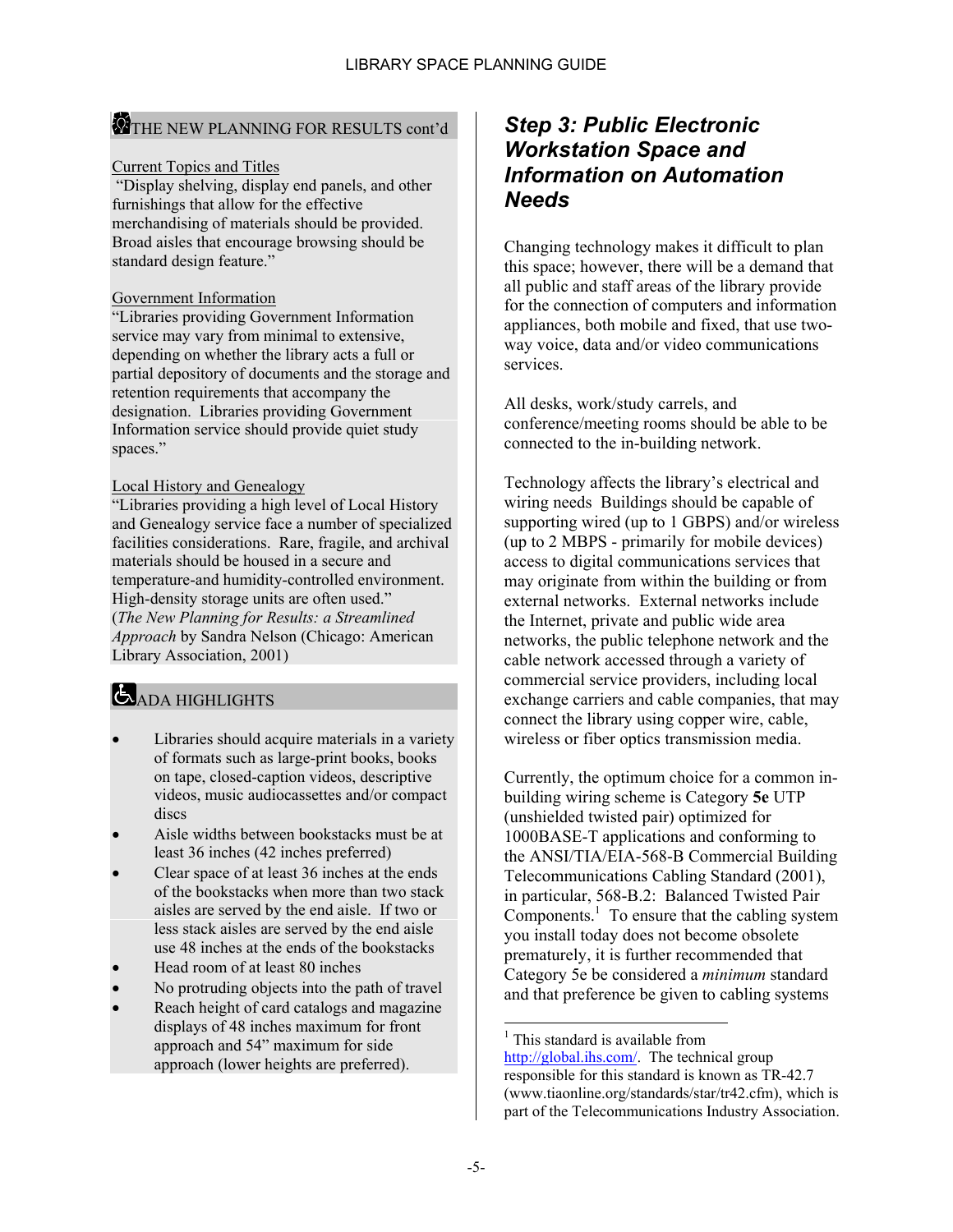that meet or exceed the latest available draft of TIA/EIA's Category **6** Standard (now at Draft #10), which, if approved, will be published as an addendum to 568-B.2 in early 2002. It is important that Category 5e wiring be installed by installers who are certified for Category 5e wiring installations, since improper installations may prevent the wiring system from being able to support the maximum data rates which the physical medium itself can support.

In addition, libraries may want to consider exterior (wall or roof) mounting of a satellite antenna (e.g., DBS) for satellite reception, if the same signals are not available through the communications facilities described above.

For documentation related to in-building wiring, see:

> • Category 6 Draft Proposals (November 2001):

> > [www.tiaonline.org/standards/sfg](http://www.tiaonline.org/standards/sfg/ballots/sp/files/SP3727AD1B.PDF)/ball [ots/sp/files/SP3727AD1B.PDF](http://www.tiaonline.org/standards/sfg/ballots/sp/files/CTRB636568B2Add3.PDF)

> > w[ww](http://www.tiaonline.org/standards/sfg/ballots/sp/files/CTRB636568B2Add3.PDF).tiaonline.org/standards/sfg/ball ots/sp/files/CTRB636568B2Add3.P DF

- *[Running 1000BASE-T: Gigabit](http://www.10gea.org/GEA_copper_0999_rev-wp.pdf) [Ethernet ov](http://www.10gea.org/GEA_copper_0999_rev-wp.pdf)er Copper* www.10gea.org/GEA\_copper\_0999\_ [rev-wp.pdf](http://www.anixter.com/techlib/pdf/9W0058X0.pdf)
- *[The Limi](http://www.anixter.com/techlib/pdf/9W0058X0.pdf)tations of Cat 5e* www.anixter.com/techlib/pdf/9W005 8X0.pdf
- *[Category 5: How Did We Get Here](http://www.anixter.com/techlib/whiteppr/cabling/d0504p05.htm) [and Where Do We Go](http://www.anixter.com/techlib/whiteppr/cabling/d0504p05.htm) Next?* www.anixter.com/techlib/whiteppr/c [abling/d0504p05.htm](http://www.10gea.org/index.htm)
- Gigabit Ethernet Alliance: www.10gea.org/index.htm
- *[Cabling System Selection: A product](http://www.anixter.com/techlib/pdf/ortronics_whitePaper.pdf) [and system approac](http://www.anixter.com/techlib/pdf/ortronics_whitePaper.pdf)h* www.anixter.com/techlib/pdf/ortroni cs\_whitePaper.pdf
- [Current U.S. Telecommunication](http://www.abrconsulting.com/Standards/mainstan.htm) [Design Stan](http://www.abrconsulting.com/Standards/mainstan.htm)dards www.abrconsulting.com/Standards/m ainstan.htm
- *Future Direction of Network Cabling Standards* [www.bicsi.org/PKishstd.pdf](http://www.bicsi.org/PKishstd.pdf)
- *Guidelines for Technology Infrastructure in Connecticut Schools* (1995) [www.state.ct.us/sde/tech/gtics.pdf](http://www.state.ct.us/sde/tech/gtics.pdf)

The building should have enough circuits and electrical outlets for present and future needs. Computers should have dedicated circuits. Electronic workstations should have surge protection. Wiring to workstations can be through the wall, down a column or pole or from the floor. Computer furniture should have cable management for electrical cords and computer, printer, and telephone cables with 8 electrical receptacles per workstation.

- **Public Access Computer (PAC)** workstations can be physically placed throughout the library. PACs usually consist of a terminal, keyboard and printer access. For a stand-up workstation allow for 20 square feet and for a sit-down workstation allow for 40 square feet. An average space allocation is 30 square feet excluding a printer. (Instead of PACs, libraries could use electronic workstations as described below.)
- **Electronic workstations** must provide for computer equipment, user space for a book or writing, and peripherals. Workstations must have two-way access to outside resources, such as the Internet, ReQuest, Connecticut Digital Library (http://www.iconn.org /), local and widearea networks, automated network circulation, and other online resources. A space of 48 inches wide for individual user and 60 inches wide is needed to allow for multiple computer users. An average space allocation is 45 square feet.
- **Microfilm or Microfiche Reader/Printer Workstation**

The space allocation is 35 square feet.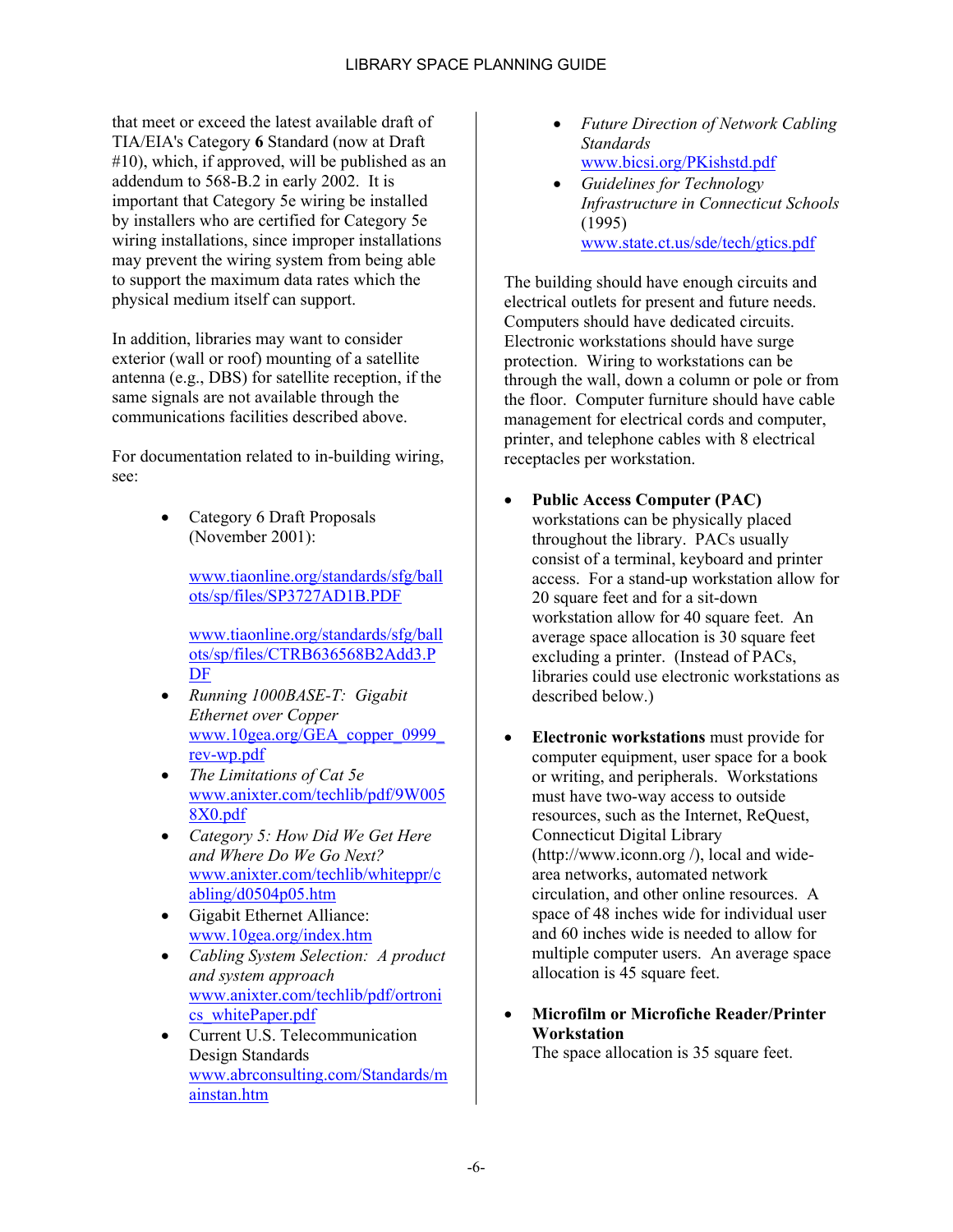⇒Formula for PACs-To estimate the square feet of space needed for PAC workstations, multiply the number of PAC workstations by 30.

⇒Formula for electronic workstations- To estimate the square feet of space needed, multiply the number of electronic workstations by 45.

⇒Formula for microfiche or microfilm reader/printer-To estimate the square feet of space needed, multiply the number of microfiche and microfilm reader/printer workstations by 35.

| Example                    | (service population: 9,350)        |             |
|----------------------------|------------------------------------|-------------|
|                            |                                    | square feet |
|                            | 4 PACs (2 sit down and 2 stand up) |             |
|                            |                                    | $\dots 120$ |
| 10 electronic workstations |                                    |             |
|                            |                                    |             |
|                            | 1 microfilm reader/printer x 35 35 |             |
| <b>TOTAL PUBLIC</b>        |                                    |             |
|                            |                                    |             |

# **LIBRARY OUTPUT MEASURE**

Greater intensity of use as measured by Reference Transactions per Capita of .6 or higher will require more electronic workstations in the reference area.

#### IIII IIIII IXKWAANAN KANAN KANAN KANAN KANAN KANAN KANAN KANAN KANAN KANAN KANAN KANAN KANAN KANAN KANAN KANA THE NEW PLANNING FOR RESULTS

### Business and Career Information

"Communications technologies are particularly important for the business aspect of this service response. The library needs a high-quality telephone system and the capability of sending and receiving faxes at the business information service desk. Copying facilities should be adequate to meet heavy demand. Libraries may want to consider a business service center including color copying equipment, copiers that collate, binding machines, etc. Libraries should consider offering videoconferencing facilities."

#### **W** THE NEW PLANNING FOR RESULTS cont'd

### Community Referral

"The facilities requirements for this service response are minimal, with the exception of adequate electrical and network wiring to support the computers needed to host the community resources database if the library is providing access by telephone or through a dialin service"

### Consumer Information

"A great deal of consumer information is available from online sources. Libraries offering this service need to provide physical space that can accommodate computers and printers."

### Cultural Awareness

"Since many cultural resources are available on CD-ROM and from the Internet, the library should supply multimedia computers capable of sound and of displaying high-resolution graphics."

### Current Topics and Titles

"Libraries may offer listening and viewing facilities for browsing and previewing purposes."

### General Information

"Workstations for both standing and seated computer use (short and extended use) should be provided."

### Information Literacy

"While Information Literacy service involves more than just computer literacy, training in locating and evaluating online resources is often a major component. Specialized equipment such as a video equipment capable of frame-by-frame display and computer input video projection units are highly desirable, in addition to more traditional teaching technologies."

### Lifelong Learning

Online public access computers should be located in and near the collections…Multimedia computers and other individual educational tools should be provided that can be used for selfpaced individualized instruction."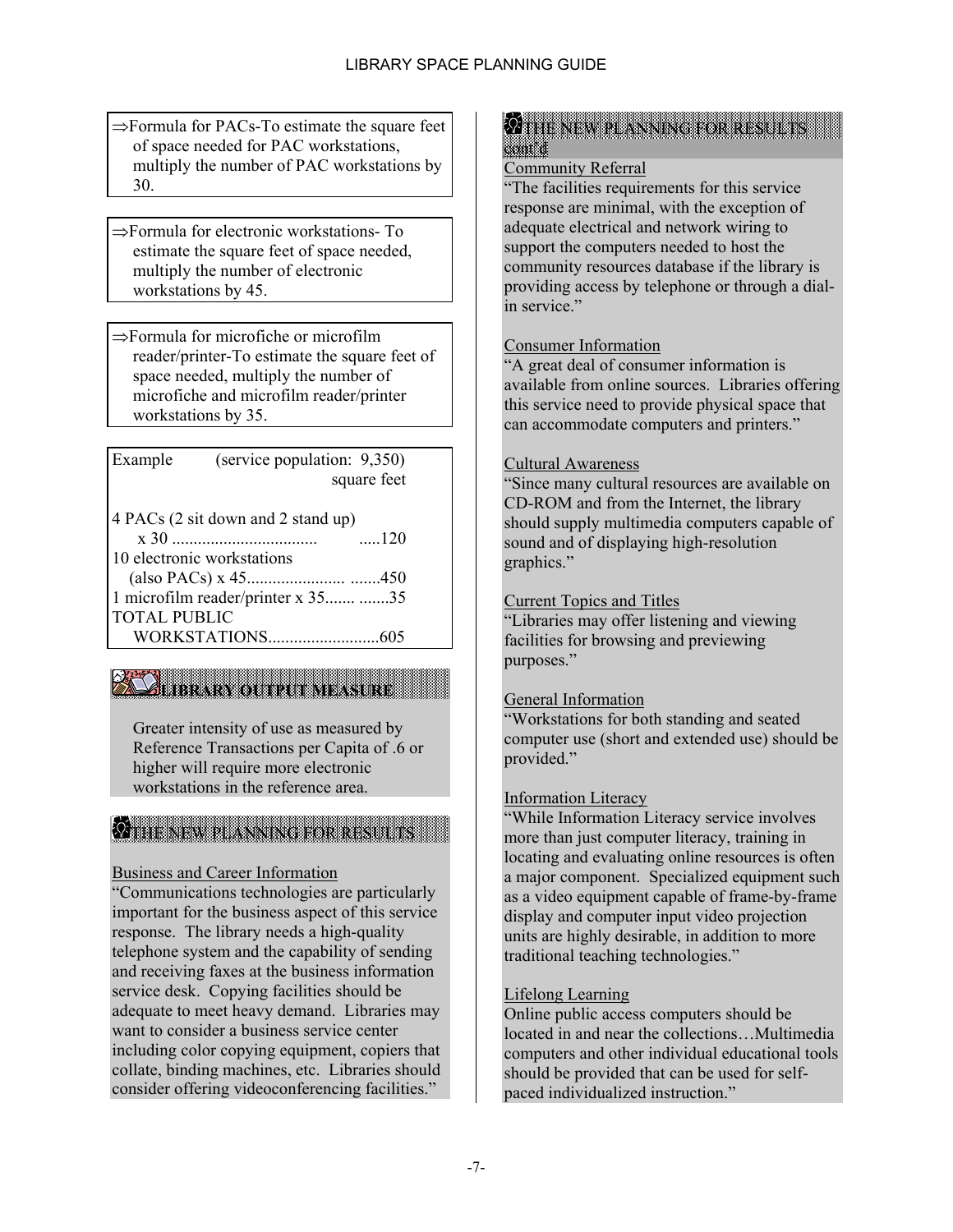Local History and Genealogy "Public Internet access should be provided. Necessary equipment includes computers, printers, and monitors capable of displaying and printing high-resolution graphic images; microform readers and reader/printers and copying machines." (*The New Planning for Results: a Streamlined Approach* by Sandra Nelson (Chicago:

American Library Association, 2001)

# ADA HIGHLIGHTS

If a library has public workstations, at least 5% or one of each type must be wheelchair accessible. Consider having a large-print display or voice output on the computer for a person with a visual impairment.

WORK SPACE

# <span id="page-11-0"></span>*Step 4: User Seating Space*

It is recommended that libraries provide **5 user seats** for **every 1,000 people** in their projected service area. Libraries serving **less than 10,000 residents** should provide **7 to 10 seats** for every 1,000 **residents.** This recommendation only establishes a base or starting point for further consideration. User seating does not include the seats, conference rooms, meeting rooms, and staff work areas, unless the meeting rooms will be used for everyday library activities, such as quiet study or homework center. If a meeting room is available for everyday library activities, excluding meetings, a minimum of fifty percent of the hours that the library is open, ten percent of the meeting room seats could be used to meet the total seating requirement. Document on the worksheet how the room will be used and staffed.

In planning for future flexibility it may be useful to provide wiring that would permit converting all seating to electronic workstations.

If your library emphasizes current material and best sellers and encourages browsing use of the collection, fewer seats are needed and the projection should be adjusted downward. If your library emphasizes research material and encourages long-term use by students and scholars, additional seats may be needed and the projection should be adjusted upward.

Just as the specific space required to house the collection depends on the type of shelving used and the type of material stored there, so the exact amount of space needed for user seating will vary depending on the type of seating: for seating at tables, allow 25 square feet per seat; for seating at study carrels, allow 30 square feet; for seating in lounge chairs, allow 35 square feet, etc.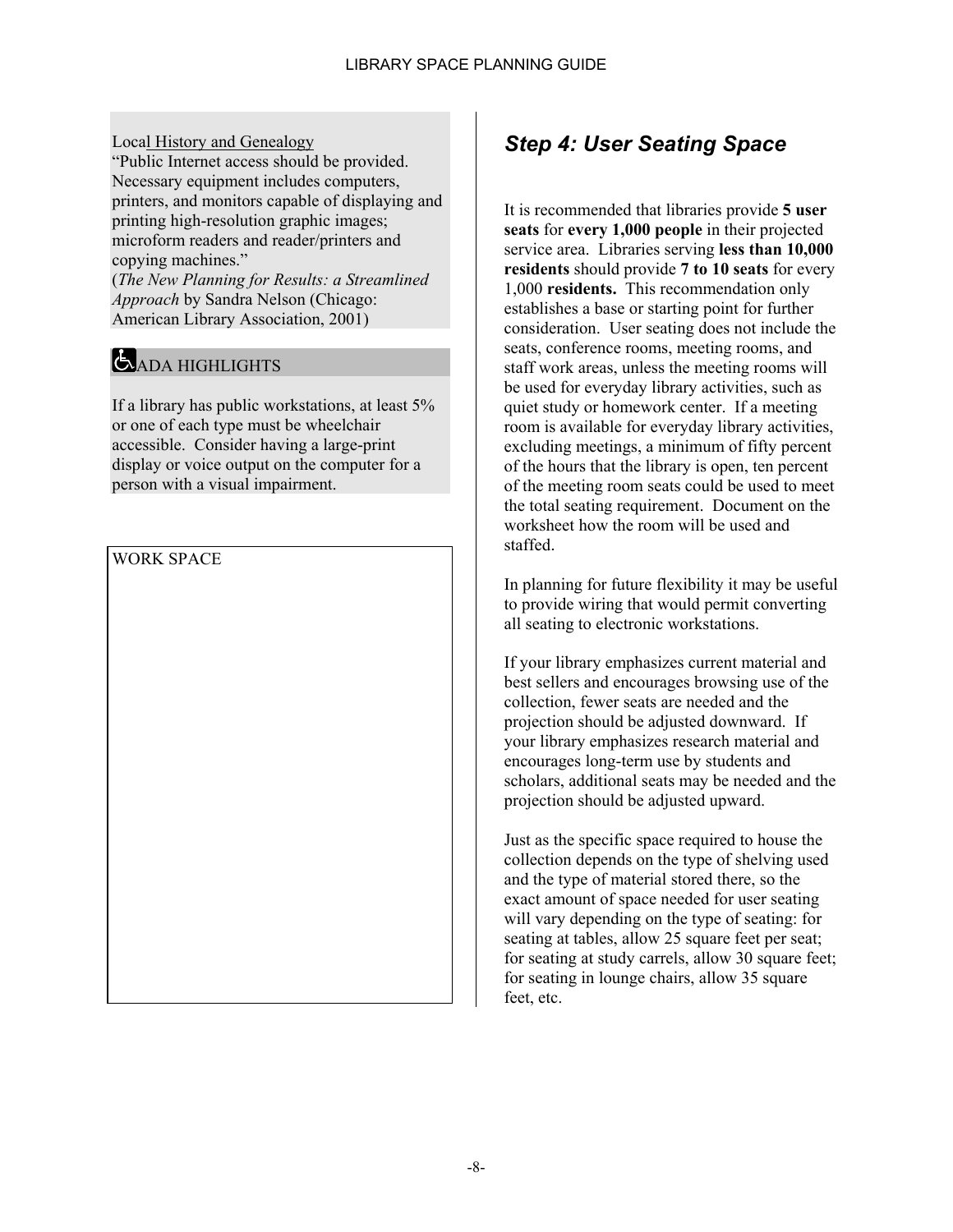- $\Rightarrow$  Formula for Seating To estimate the square feet of space needed to provide adequate user seating, do the following:
- 1. subtract the number of public electronic workstation seats from the projected number of seats (Public electronic workstation seats square feet included in Step 3.)
- 2. subtract the number of meeting room seats, if applicable
- 3. multiply the remaining number of seats by 30.

Example (service population-9,350)

- 1 75 projected seats 9 public electronic
- workstation seats = 66 projected seats
- 2 66 user seats x  $30 = 1,980$  sq. ft.

# **LIBRARY OUTPUT MEASURE**

Library visits per capita -- 6.0 In-library use per capita --- 2.5 Reference Transactions per capita -- .6

These are useful guides to intensity of activity. Libraries with substantial increases over these figures should provide more seating. The Connecticut State Library, The American Library Association, and Public Library Association endorse these measures for library use.

### THE NEW PLANNING FOR RESULTS

### Business and Career Information

"Since many business and career information resources tend to be noncirculating, adequate table space should be provided to support inhouse use of materials."

### Consumer Information

"Adequate table space for use of noncirculating materials is essential."

### Current Topics and Titles

<span id="page-12-0"></span> "A pleasant atmosphere should be created by providing comfortable chairs and excellent lighting."

### General Information

 "Tables and study carrels should be available in numbers that meet demand during the heaviest use period."

(*The New Planning for Results: a Streamlined Approach* by Sandra Nelson (Chicago: American Library Association, 2001)

# ADA HIGHLIGHTS

- At least 5% or a minimum of one of each type of seating, tables, or study carrels should be accessible to people with disabilities
- Accessible furniture placement must have clear passage of 36 inches
- Knee space is provided for people who use wheelchairs. This space is 19 inches deep and 27 inches high from floor to underside of table or counters

### WORK SPACE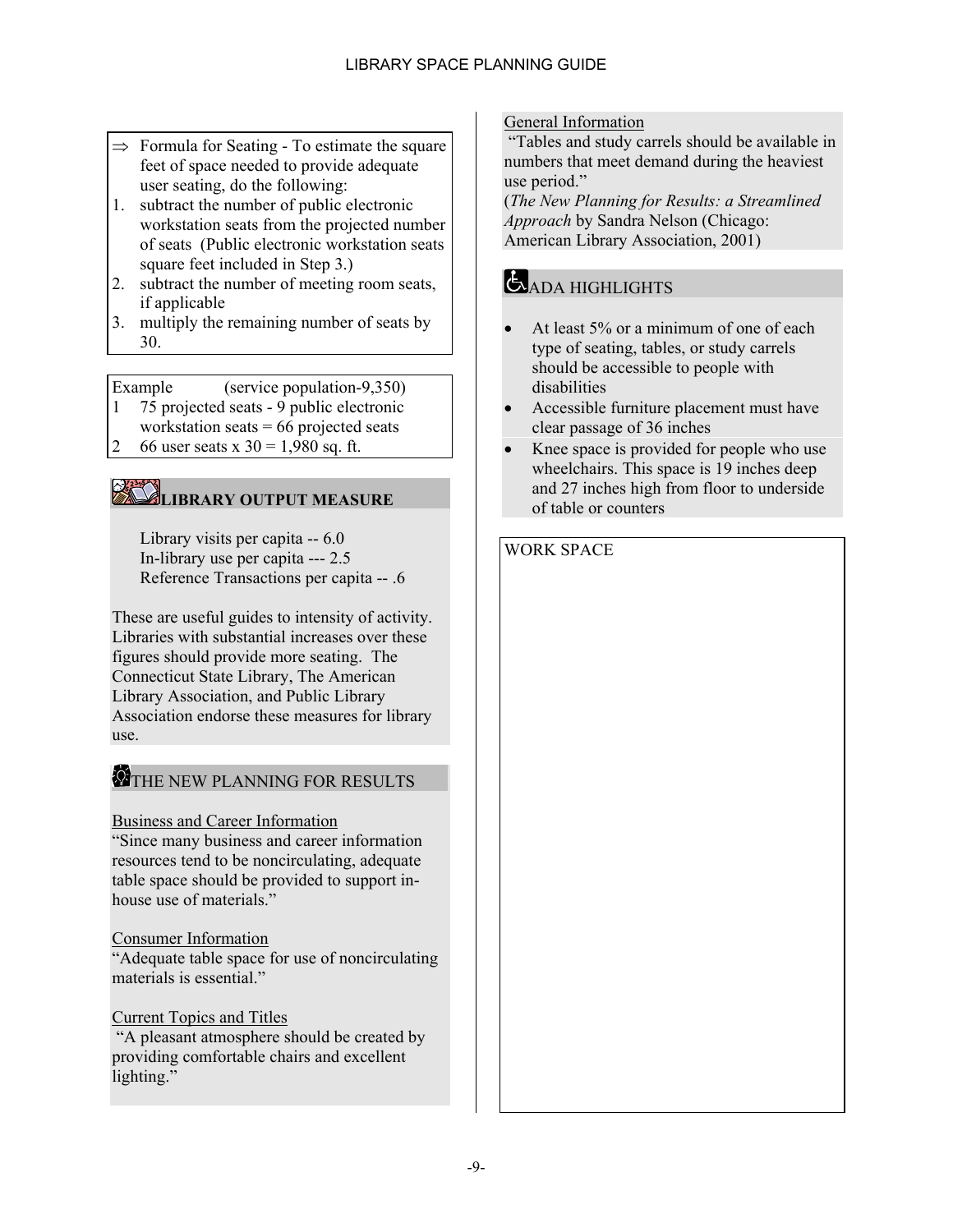# *Step 5: Staff Work Area Space*

A new or expanded facility offers the opportunity to reorganize relationships among existing work areas and add new work areas to improve service to the community.

All staff work areas will provide for computer equipment and peripherals, plus two-way access to outside resources, such as the Internet, local area, and wide-area networks and other online resources. Data transmission considerations should be part of the planning of this area.

To determine the appropriate number of service points and the appropriate staffing levels at each service point, evaluate present staff workloads and examine trends in service patterns (increasing reference use or young adult use, for instance). Examine each existing *and prospective* department or service area (circulation; technical services including acquisition, cataloging and processing; reference; children's; etc.); determine whether a service point is appropriate given present or anticipated workloads; if so, identify how many staff members are needed to meet the projected service need. Office space should also be included in this section. The library director and other administrative and department heads should have offices.

Staff should also have a lounge, a place where the staff can get away from the public and eat their meals (include the square footage needs in special-use space).

Note that this section refers to the number of staff *work areas,* not the number of individual employees or the number of full-time equivalents (FTEs) on the library payroll. Obviously, several individuals can occupy a single work station at different times. Conversely, it may be desirable to provide two or more work areas for certain employees (a children's librarian, for instance, may work a

public service desk part of the time *and* have a separate desk or office away from that desk).

By identifying work areas, one focuses on the tasks to be performed in a given area and the ways that these tasks relate to other library operations. An average space allocation is 150 square feet per work area. In practice, some will be larger, and others may be slightly smaller.

⇒ Formula for Work Areas - To estimate the square feet of space needed for staff work areas, multiply the number of work areas by 150.

Example (service population -- 9,350) # of work areas = 10 (10 x 150) = 1500 sq. ft.) (Four work areas at circulation/information [1 at check in/registration, 1 at check-out, 1 at book sorting, 1 at information] 2 in librarian's office [office and meeting table], 1 in children's area, 3 in technical services)

# **LIBRARY OUTPUT MEASURE**

Greater intensity of use as measured by Reference Transactions per Capita of .6 or higher will require more staff space in the reference area.

*Additional temporary staff or volunteers* should be considered in estimating staff work space.

# THE NEW PLANNING FOR RESULTS

### Community Referral

"The provision of Community Referral service sometimes involves the exchange of confidential information. Facilities should be designed to allow for some degree of privacy between the user and the library staff."

### Consumer Information

"Facilities for providing Consumer Information services should be designed to allow for some degree of privacy between the user and the library staff."

(*The New Planning for Results: a Streamlined Approach* by Sandra Nelson (Chicago: American Library Association, 2001)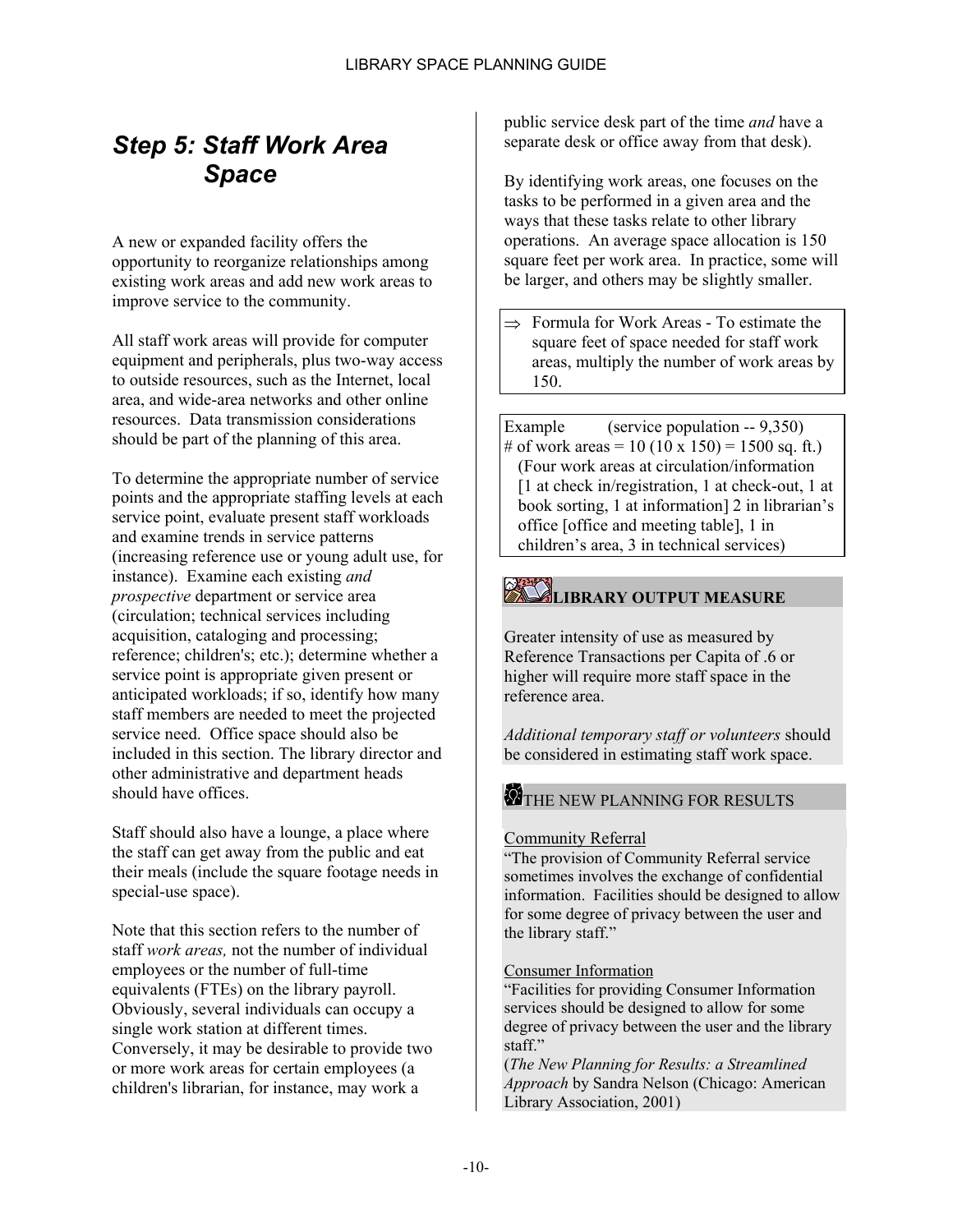# ADA HIGHLIGHTS

- An accessible service counter such as a circulation or reference desk must be at least 36 inches in length and no more than 36 inches high
- Accessible work area for staff should be provided upon request

WORK SPACE

# <span id="page-14-0"></span>*Step 6: Meeting Room Space*

Most public libraries provide meeting rooms to accommodate library-sponsored programs and other community meetings. The number and size of meeting rooms should be determined by the library's roles as defined in its long-range plan, anticipated programming activities and by the availability of similar rooms elsewhere in the community for use by other local groups**.**

Increasing use of meeting rooms for technological training requires interconnection of computer equipment and peripherals, plus two-way access to outside resources, such as Internet, local and wide-area networks, and other online resources. All meeting rooms should also provide for the future connection of distance learning with two-way audio and two-way video and large projection capabilities.

There are two basic types of meeting room space: lecture hall or theater seating; and conference room seating. It is not unusual for libraries to provide both types of meeting space. Some libraries with extensive programming activities for children also provide a separate area or room in the children's department to accommodate those activities. Otherwise, children's programs would likely be scheduled in a general meeting room and would prevent other community groups from using the meeting room during certain times.

Factors to consider

- An entrance from the outside to the meeting room so that the room could be used when the library is closed. This would involve being able to access the meeting room, restrooms, and kitchen when the rest of the library is closed.
- A kitchen in or close to the general meeting room. Many groups want to serve coffee and food during a meeting.
- A children's program area attached to the children's area with storage for craft and story hour materials, audiovisual equipment, and temporary chair storage.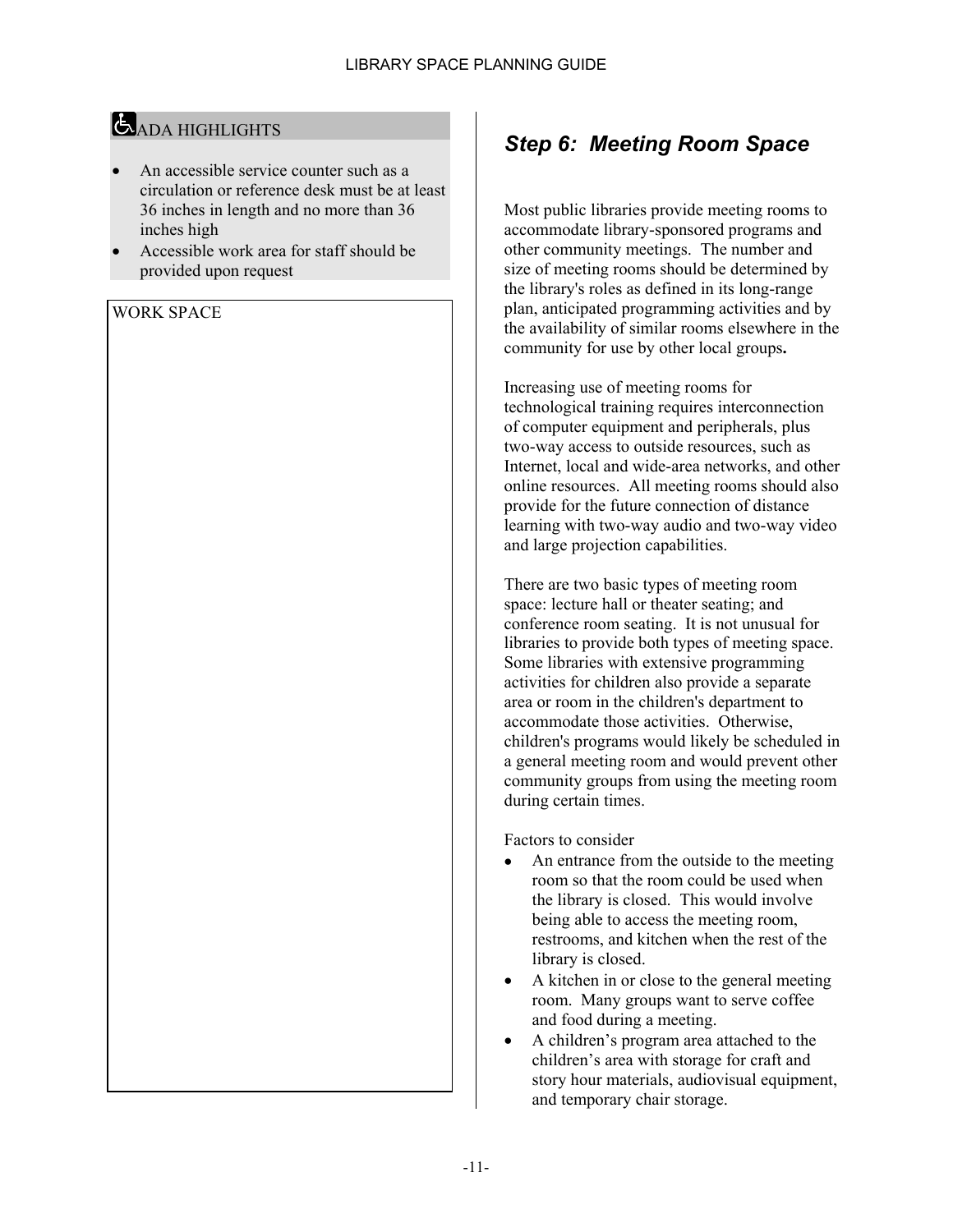- A lockable storage area connected to the general meeting room for chairs, tables, and equipment.
- ⇒ Formula for Meeting Room Space For seating in a lecture setting, multiply 10 square feet by the number of seats. For seating at a conference table, multiply 25 square feet by the number of seats. For seating in a children's program area, allow 10 square feet per seat.

Example (service population-9,350) square feet Lecture hall: 60 seats x 10............. 600 Conference room: 10 seats x 25..... 250 Children's program area:

25 seats x 10................\_\_250

TOTAL MEETING ROOM SPACE 1,100

# **LIBRARY OUTPUT MEASURE**

Relevant to this requirement is: Program Attendance per capita - .20 (the mean). Libraries with greater program attendance should consider additional seating.

# THE NEW PLANNING FOR RESULTS

### Basic Literacy

"Libraries providing Basic Literacy service need to provide quiet and relatively private areas for tutoring. Small study rooms (for two people) are ideal. Classroom space may be provided."

### Business and Career Information

"Meeting room space for programming is important but may also be shared with other services."

### Commons

"Commons is the idea of the library as an important public place in the community. Meeting spaces of various sizes designed for a variety of purposes are critically important to this service. Meeting rooms should be designed to allow for their use after library hours without



compromising the security of the rest of the facility. Kitchenette and catering staging space should be provided adjoining large meeting rooms."

"Video projection and video conferencing facilities should be considered."

### Consumer Information

"Meeting room space for programming is important but may also be shared with other services."

"Standard programming tools such as an overhead projector, screen, and video playback and projection equipment should be available in the library's meeting facilities."

### Cultural Awareness

"Performance and display space is critical for libraries providing Cultural Awareness service. Meeting rooms, a gallery, or display space should be provided. Good acoustics and raised stage for performances are assets…. Facilities that allow for public participation in arts and crafts projects should also be available."

"A full range of technologies used by performers should be provided. A high-quality sound system capable of accepting a variety of inputs and video display or projection equipment are essential. Theatrical lighting and videotaping and editing equipment may also be provided. Since many cultural resources are available on CD-ROM and from the Internet, the library should supply multimedia computers capable of sound and of displaying high-resolution graphics. Meeting room facilities should be equipped with adaptive technologies to help the visually and hearing-impaired as well as the non-English-speaking populations fully participate in meetings and activities."

### Formal Learning Support

"Space for individual study as well as group study rooms is typically provided. Computer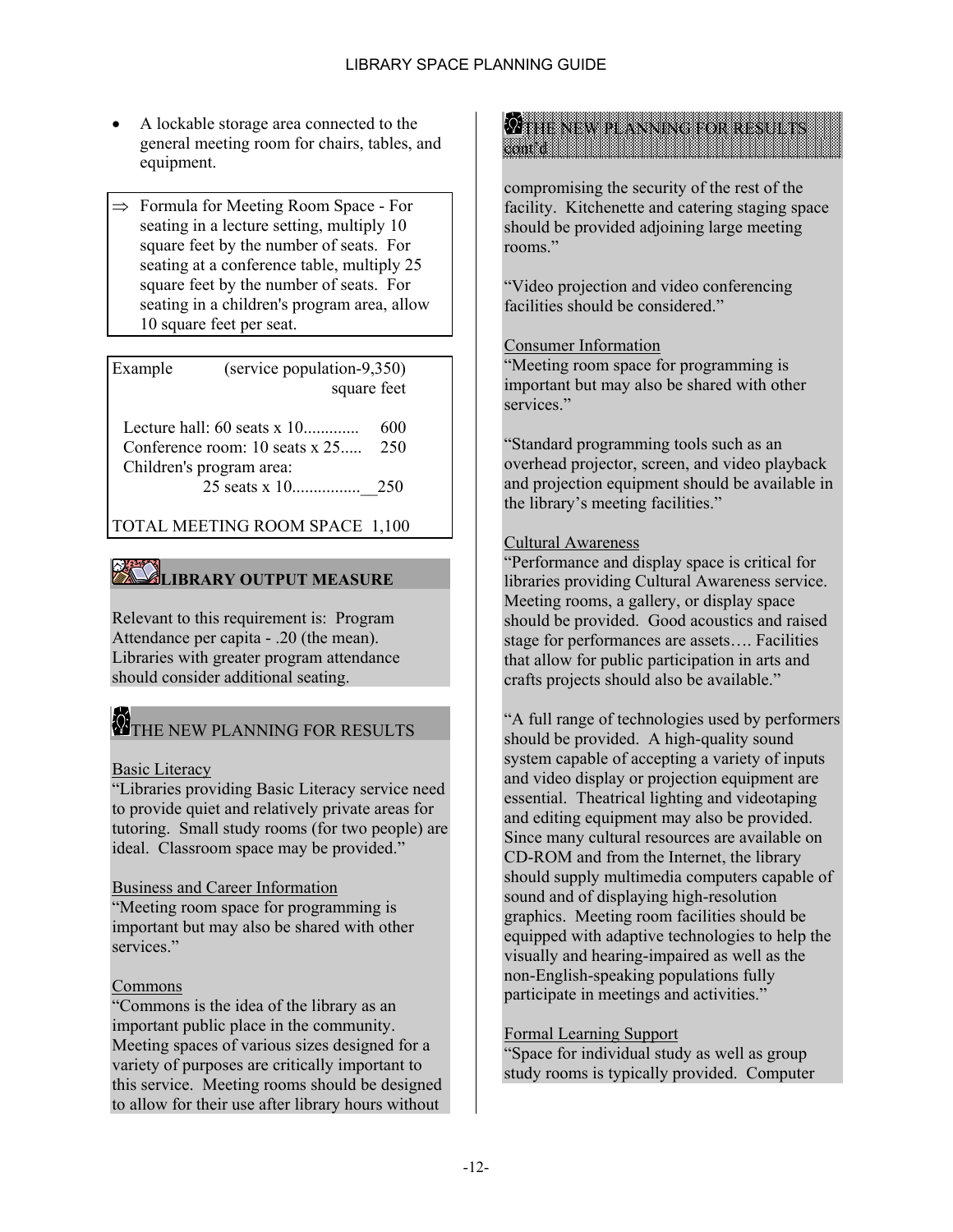### **THE NEW PLANNING FOR RESULTS** cont'd

labs or workstations equipped to allow students to complete homework assignments may be offered. Formal classroom space may be offered. The library may be the site from which students participate in coursework offered using distance education technologies. The library may also use this classroom space to offer bibliographic instruction or training related to locating high-quality, relevant information on the Internet."

### General Information

 "Individual study rooms and small group study facilities may be provided."

### Information Literacy

"Libraries may provide a computer lab to accommodate formal training sessions or they may provide an area in the library that has a large number of computers, some of which can be used for training purposes."

#### Lifelong Learning

"Libraries providing Lifelong Learning service should provide individual and small-group study spaces. The library may provide meeting spaces for clubs or organizations."

### Local History and Genealogy

"The library may provide meeting space for genealogical instruction." (*The New Planning for Results: a Streamlined Approach* by Sandra Nelson (Chicago: American Library Association, 2001)

# ADA HIGHLIGHTS

- Must be accessible
- Area for wheelchair seating
- Assistive listening system for people who are hard of hearing
- Accessible stage and dressing rooms

## <span id="page-16-0"></span>*Step 7: Special-Use Space*

Special-use space provides space for elements of an individual library's program of service or special types of furnishings that have not been accounted for in earlier sections of this outline.

Communities will vary widely on the need for special-use space.

 $\Rightarrow$  Formula for Special-Use Space - The library's mission and roles may require a wide assortment of spaces needed to support particular roles and services needed by the community. Space required for these functions should be determined on an individual library basis.

The following list of representative furnishings and their representative space allocations in square feet could be used. This listing is by no means complete.

| Item                          | sq. ft.    |
|-------------------------------|------------|
| Atlas/dictionary stand        | 35         |
| Bulletin board                | 9          |
| Display case                  | 50         |
| Handouts (free-standing)      | 20         |
| Index table (six-place)       | 140        |
| Map file                      | 35         |
| Microfilm cabinets            | 10         |
| Newspaper rack                | 25         |
| Paperback rack                | 35         |
| Photocopier                   | 50         |
| <b>Staff locker</b>           | 4          |
| Staff lounge/break rm.(relate | 25 per     |
| the number of seats to the    | seat $+50$ |
| number of employees)          |            |
| Study rooms                   | 25 per     |
| (small-group)                 | seat       |
| Vertical files                | 10         |

Additional functions if not included in previous steps could include

- local history and genealogy room
- literacy volunteers meeting room
- job or homework center
- area for the friends of the library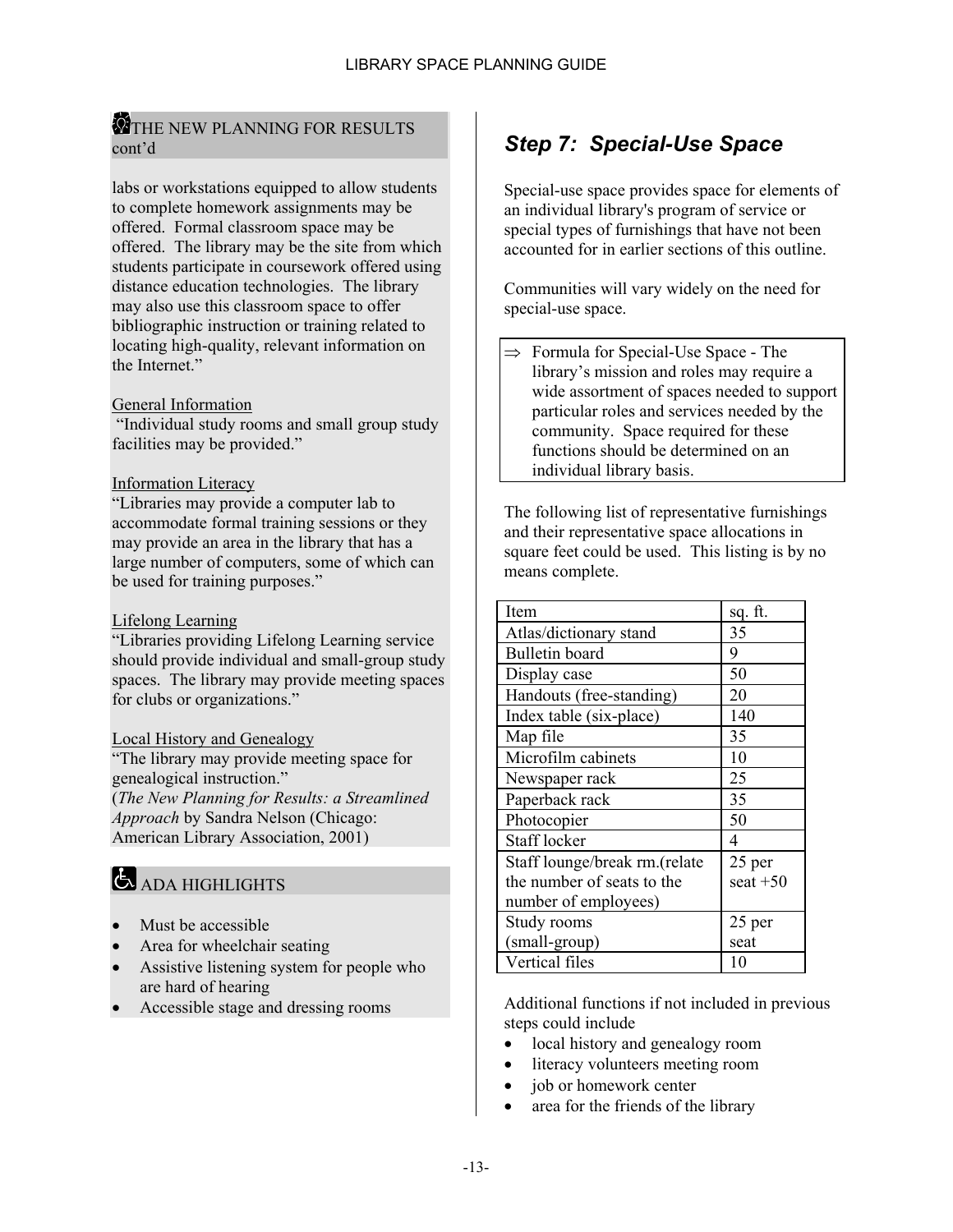- community information center with a bulletin board, handouts, announcements, and computer.
- Communication area or room, a location from which voice, video, data and other technologies can be centralized to provide a master control center. Recommend size of this area or room is at least 8' x 10'. Electrical power supply and ventilation are also important factors as heating loads will vary with the amount of equipment placed in this location.

These spaces will vary depending on the library's needs. To help determine square footage in areas other than the communication area/room, use formulas for collection space and user seating space.

Example of special-use space (service population -- 9,350)

| Item                 | #              | X                  | sq. ft. | Total |
|----------------------|----------------|--------------------|---------|-------|
|                      |                |                    |         |       |
| Atlas/               | $\mathbf{1}$   | $\bar{X}$          | 35      | 35    |
| dictionary           |                |                    |         |       |
| stand                |                |                    |         |       |
| <b>Bulletin</b>      | $\mathbf{1}$   | $\bf{X}$           | 9       | 9     |
| board                |                |                    |         |       |
| Display case         | $\mathbf{1}$   | $\bar{\mathbf{X}}$ | 50      | 50    |
| Handouts             | 1              | X                  | 20      | 20    |
| (free-               |                |                    |         |       |
| standing)            |                |                    |         |       |
| Index table          | $\mathbf{1}$   | X                  | 140     | 140   |
| (six-place)          |                |                    |         |       |
| Map file             | $\mathbf{1}$   | $\overline{X}$     | 35      | 35    |
| Microfilm            | $\overline{2}$ | $\mathbf{x}$       | 10      | 20    |
| cabinets             |                |                    |         |       |
| Newspaper            | $\mathbf{1}$   | $\bf{X}$           | 25      | 25    |
| rack                 |                |                    |         |       |
| Paperback            | $\mathbf{1}$   | $\overline{X}$     | 35      | 35    |
| rack                 |                |                    |         |       |
| Photocopier          | $\overline{2}$ | $\mathbf X$        | 50      | 100   |
| Staff locker         | 10             | X                  | 4       | 40    |
| Staff                | 4              | X                  | 25 per  | 150   |
| lounge/brea          |                |                    | seat    |       |
| k rm.                |                |                    | $+50$   |       |
| 1 Study              | $\mathbf{1}$   | X                  | 25 per  | 100   |
| rooms                |                |                    | seat    |       |
| (small-              |                |                    |         |       |
| group)               |                |                    |         |       |
| Vertical             | $\overline{4}$ | X                  | 10      | 40    |
| files                |                |                    |         |       |
| SUB-                 |                |                    |         | 799   |
| TOTAL <sub>(1)</sub> |                |                    |         |       |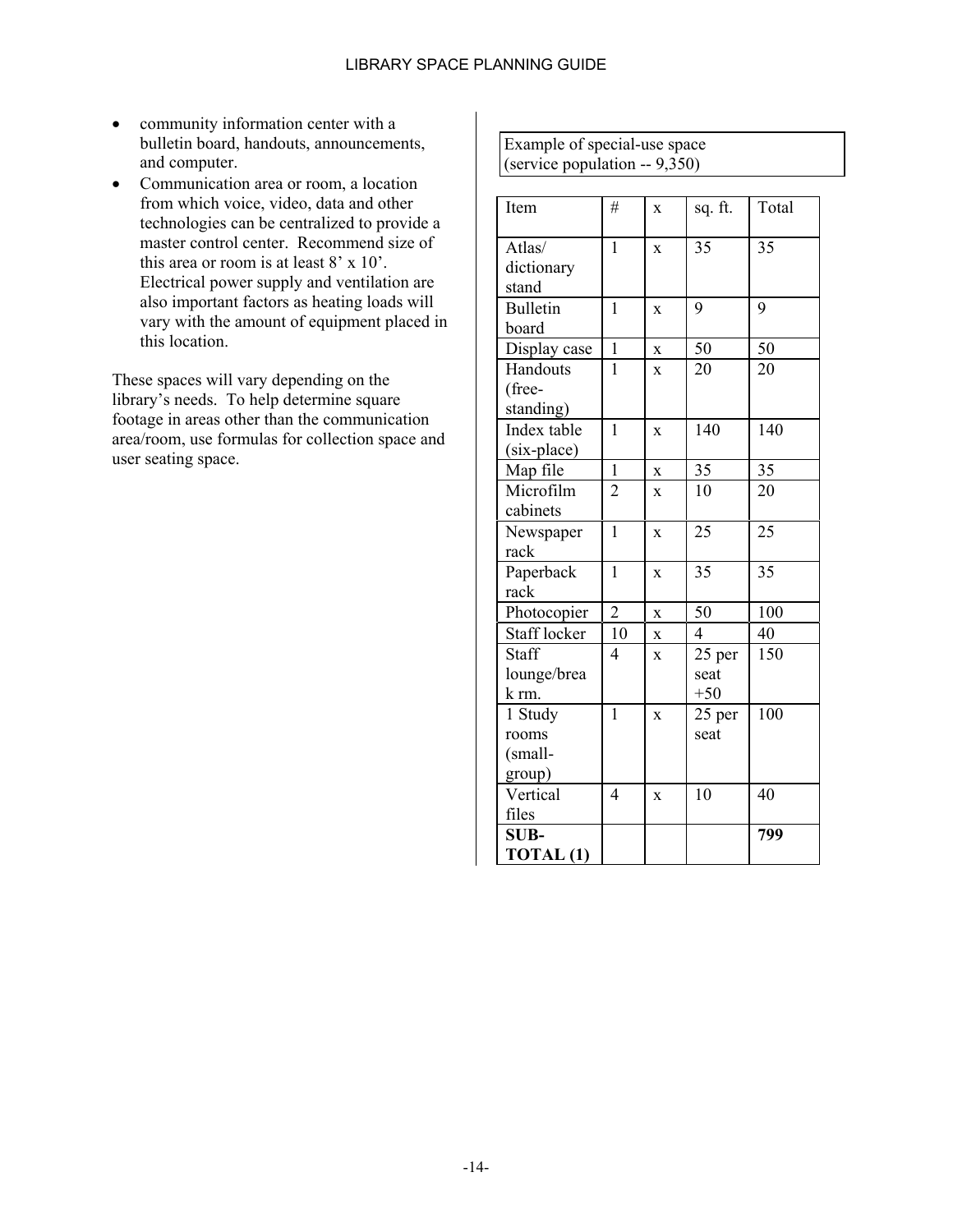### Special-use space additional needs

1. local history room

| Item           | #   | X<br>or<br>$\div$ | Sq Ft. | Total |
|----------------|-----|-------------------|--------|-------|
| books          | 600 |                   | 10     | 60    |
| vertical files | 2   | X                 | 10     | 20    |
| table with     |     | X                 | 25     | 100   |
| four chairs    |     |                   |        |       |

### 2. community information center

| Item           | # | $\mathbf x$ | Sq.Ft. | Total |
|----------------|---|-------------|--------|-------|
|                |   | or          |        |       |
|                |   | ÷           |        |       |
|                |   |             |        |       |
| Bulletin board |   | X           | 9      |       |
| handouts and   |   | X           | 20     | 20    |
| announce-      |   |             |        |       |
| ments          |   |             |        |       |
| computer       |   | X           |        |       |

3. communication room

 $8'$  x 10' room = 80 square feet

Add local history room, community information center, and communication room = SUBTOTAL 2.......... **364**

### **TOTAL (SUBTOTAL 1+2).........1,163**

# THE NEW PLANNING FOR RESULTS

Commons and Current Topics and Titles "Innovative approaches to creating unique environments such as coffee bars should also be considered.

Consumer Information "Display racks should be provided for distribution of brochures and other free consumer publications." (*The New Planning for Results: a Streamlined Approach* by Sandra Nelson (Chicago: American Library Association, 2001)

# ADA HIGHLIGHTS

- Accessible staff lounge
- Accessible study room
- Accessible furniture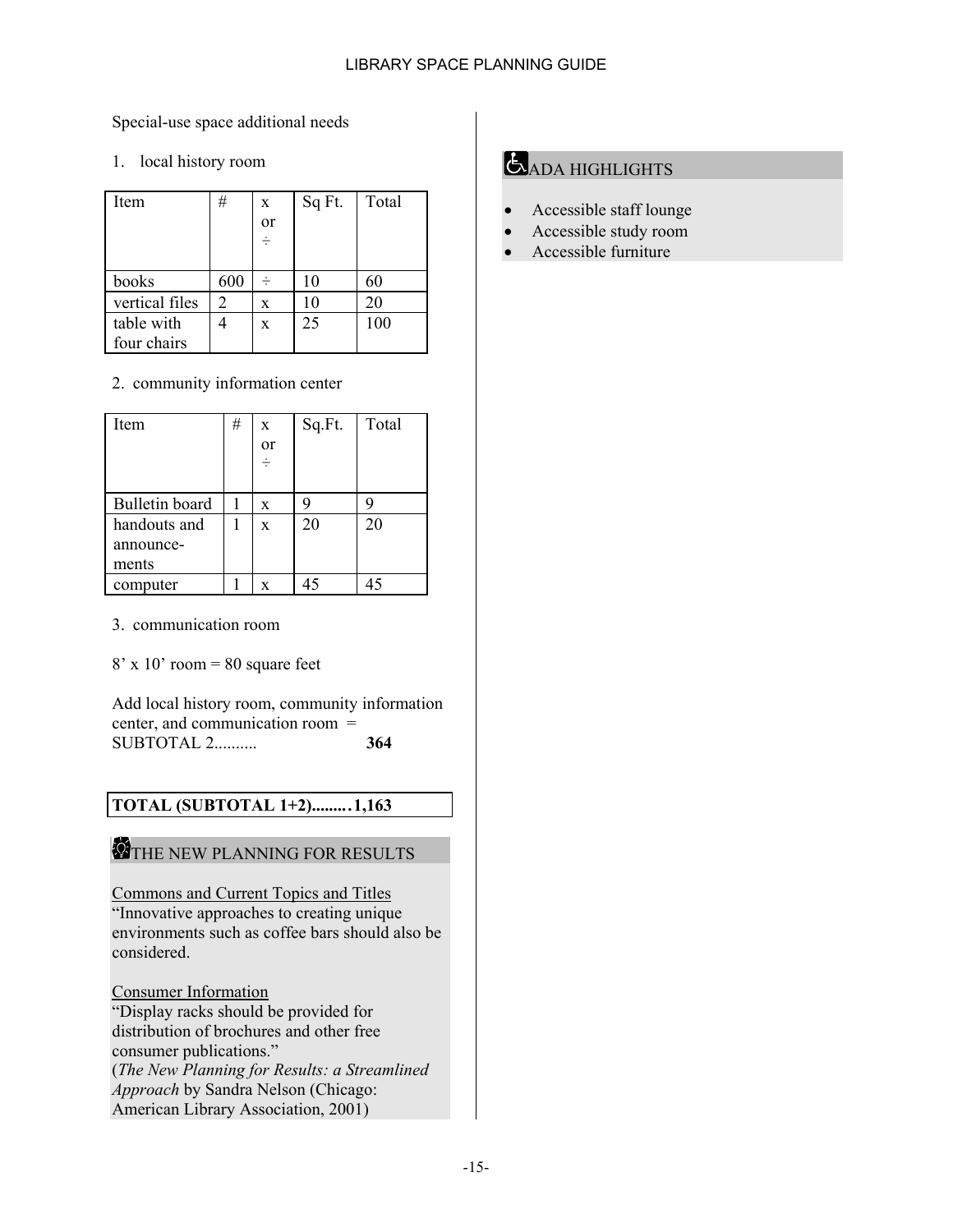### LIBRARY SPACE PLANNING GUIDE

### WORK SPACE

| Item              | # | X           | sq.<br>ft.     | Total |
|-------------------|---|-------------|----------------|-------|
| Atlas/            |   | X           | 35             |       |
| dictionary        |   |             |                |       |
| stand             |   |             |                |       |
| <b>Bulletin</b>   |   | X           | 9              |       |
| board             |   |             |                |       |
| Card catalog      |   | $\mathbf X$ | 100            |       |
| (60-drawer,       |   |             |                |       |
| double face)      |   |             |                |       |
| Card catalog      |   | X           | 35             |       |
| (60-drawer,       |   |             |                |       |
| single face)      |   |             |                |       |
| Display case      |   | X           | 50             |       |
| Handouts          |   | X           | 20             |       |
| (free-            |   |             |                |       |
| standing)         |   |             |                |       |
| Index table       |   | X           | 140            |       |
| (six-place)       |   |             |                |       |
| Map file          |   | $\bf{X}$    | 35             |       |
| Microfilm         |   | X           | 10             |       |
| cabinets          |   |             |                |       |
| Newspaper         |   | $\mathbf X$ | 25             |       |
| rack              |   |             |                |       |
| Paperback         |   | X           | 35             |       |
| rack              |   |             |                |       |
| Photocopier       |   | X           | 50             |       |
| Staff locker      |   | $\mathbf X$ | $\overline{4}$ |       |
| Staff             | 1 |             | 25             |       |
| lounge/brea       |   | X           |                |       |
| k rm.             |   |             | per<br>seat    |       |
| Study rooms       |   |             | 25             |       |
| (small-           |   | X           |                |       |
| group)            |   |             | per<br>seat    |       |
|                   |   |             | 10             |       |
| Vertical<br>files |   | X           |                |       |
|                   |   |             |                |       |
|                   |   |             |                |       |
|                   |   |             |                |       |
|                   |   |             |                |       |
|                   |   |             |                |       |
|                   |   |             |                |       |
|                   |   |             |                |       |
|                   |   |             |                |       |
|                   |   |             |                |       |
|                   |   |             |                |       |
|                   |   |             |                |       |
| SUB-              |   |             |                |       |
| TOTAL (1)         |   |             |                |       |

Special-use space additional needs

1.

| Item         | $\#$ | $\mathbf X$ | Sq. Ft. Total |  |
|--------------|------|-------------|---------------|--|
|              |      | or          |               |  |
|              |      | ÷           |               |  |
|              |      |             |               |  |
|              |      |             |               |  |
|              |      |             |               |  |
|              |      |             |               |  |
|              |      |             |               |  |
|              |      |             |               |  |
|              |      |             |               |  |
| <b>TOTAL</b> |      |             |               |  |

2.

| Item         | $\#$ | $\mathbf X$<br>or<br>$\div$ | Sq. Ft. Total |  |
|--------------|------|-----------------------------|---------------|--|
|              |      |                             |               |  |
|              |      |                             |               |  |
|              |      |                             |               |  |
| <b>TOTAL</b> |      |                             |               |  |

3.

# **TOTAL (TOTAL OF ALL SUBTOTALS)**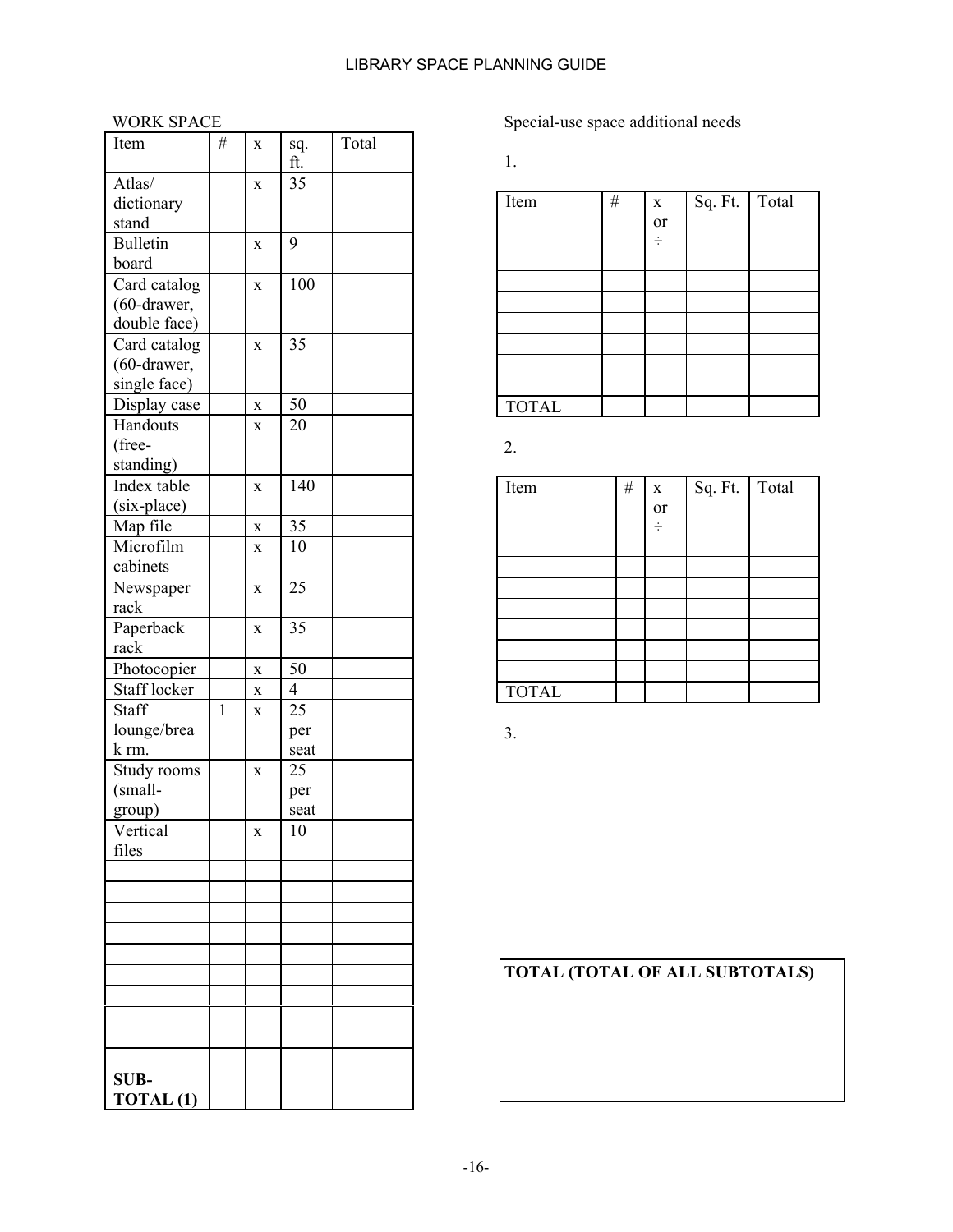# <span id="page-20-0"></span>*Step 8: Non-Assignable Space*

Non-assignable space is that portion of the building that cannot be applied directly toward library service. Some representative types of non-assignable space include: furnace rooms, janitor's closets, storage rooms (including space for staff supplies), vestibules, security systems near entrances and circulation desks, c-car pickup area, corridors, stairwells, elevator shafts, and restrooms. Such space is necessary to support the operation of the building, but it cannot be used for providing library services. Non-assignable space generally comprises between 20 and 30% of the overall or gross square footage of the finished building. The requirement of stairs and an elevator means that a multi-story building has more non-assignable space.

If in a separate room bookdrops inside buildings must be one-hour fire rated (two-hour rating is recommended). All bookdrops should have fireextinguishing protection or a sprinkler system and smoke detectors tied into the alarm system of the building. Preferably, the alarm system should have off-site monitoring.

A calculation in the next section, "Putting It All Together," will provide a space allocation for non-assignable space.

### THE NEW PLANNING FOR RESULTS

Basic Literacy

"Storage space for materials used by tutors on a regular basis is desirable." (*The New Planning for Results: a Streamlined Approach* by Sandra Nelson (Chicago: American Library Association, 2001)

## **ADA HIGHLIGHTS**

- An accessible entrance that provides 32 inches clear width with a 60-inch level approach for a door that pulls open or 36-72 inches for automatic sliding doors
- A series of two entrance doors must have 84 inches of clear floor space between doors

## ADA HIGHLIGHTS (cont'd)

- Floor coverings that are secured and no more than 1/2-inch high pile
- Accessible bathrooms that meet specifications
- Accessible water fountains
- Accessible elevator that meets specifications for multi-floor buildings
- Stairs with correct widths, nosings, and rails
- Audible and visual emergency alarms
- Accessible telephones. Provide TTY capability if more than 4 public telephones
- Signs which designate permanent rooms and spaces must comply to specifications for people who have visual problems

WORK SPACE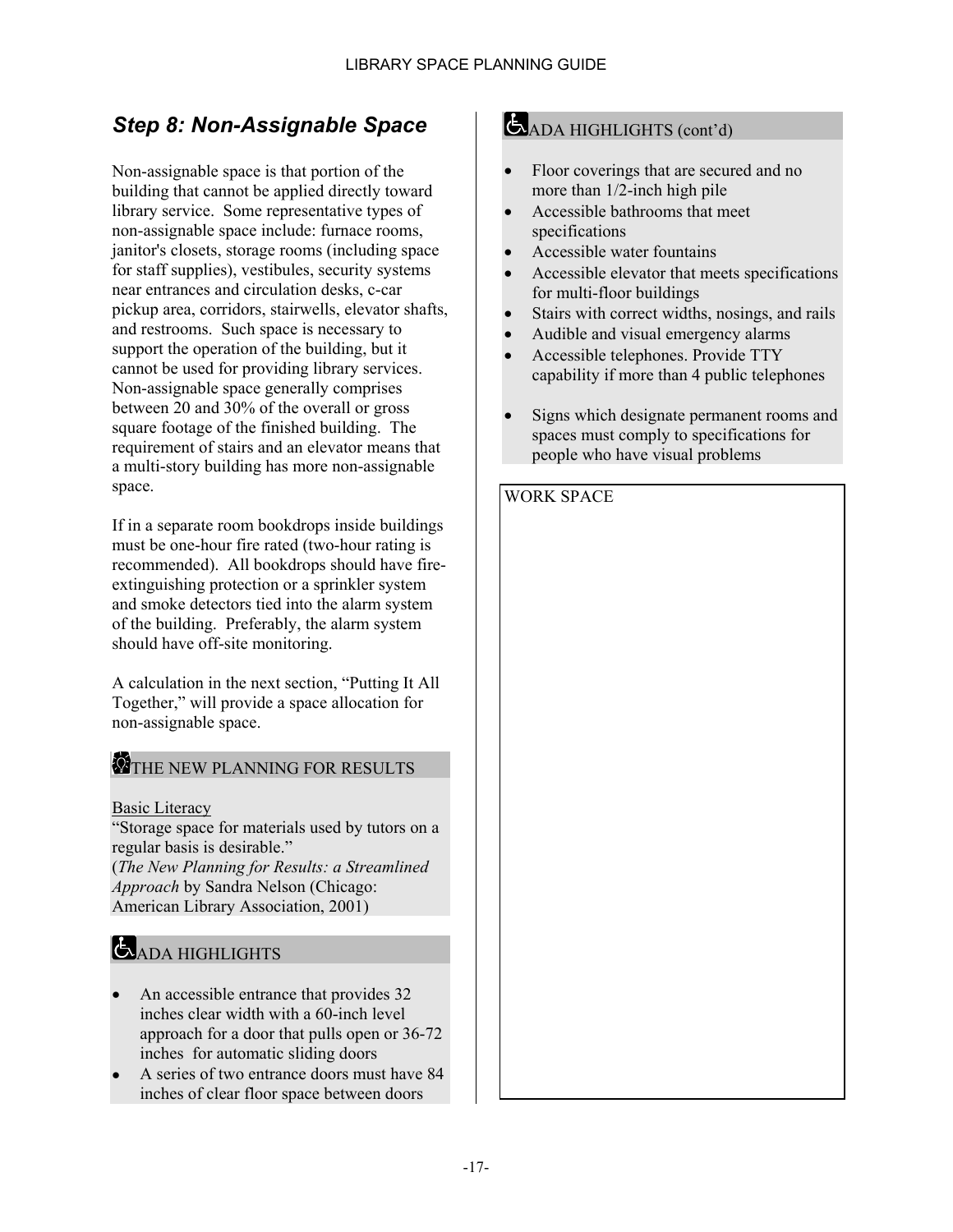# <span id="page-21-0"></span>*Step 9: Putting It All Together*

The space needs estimates developed in Steps 1-7 of this outline can be added to derive a subtotal representing the assignable space needs.

- $\Rightarrow$  Formula for non-assignable space Add Steps 2 through 7, and divide by 4.
- $\Rightarrow$  Formula for overall space needs Add Steps 2 through 8.

Example

Step 1: Projected population..............9,350

square feet

| Step 2: Collection space 3,490<br>Step 3 Public electronic    |
|---------------------------------------------------------------|
|                                                               |
| Step 4: User seating space 1,980                              |
| Step 5: Staff work areas 1,500                                |
| Step 6: Meeting room space1,100                               |
| Step 7: Special-use space. 1,163                              |
| SUBTOTAL 9,838                                                |
| Step 8: Non-assignable space<br>(Subtotal divided by 4) 2,460 |
| Step 9: TOTAL PROJECTED<br>SPACE NEEDS 12,298                 |

WORK SPACE

# <span id="page-21-1"></span>*Step 10: Site and Parking*

The ideal size of the site-- The structure is approximately 10% of the site. Parking, driveways, etc., are approximately 30% and 60% is for landscaping, setbacks, amenities, etc. Very often this ideal site cannot be achieved because of restrictions to the site.

As a check on the site estimate, consider parking as a separate amount. As a rule of thumb, the total number of parking spaces will be one for each staff member plus one-half the number of adult seats in the building. Also verify that this number would provide enough parking spaces to provide for one car space per two seats in the meeting room. Nearby curb parking and/or commercial parking may often be included. Note that local codes may impose parking requirements. Some codes require that 300-350 square feet per car be allocated for drives and parking.

The library grounds should be well lighted and clean with a prominent lighted outside sign designating the building or portion of the building as the library. There also should be easy access to a fireproof book return located in a safe, lighted area and available when the library is not open.

### THE NEW PLANNING FOR RESULTS

Commons and Cultural Awareness "Parking available at or near the library should be adequate to handle the traffic generated by full capacity meeting room use in addition to parking required to support other library use." (*The New Planning for Results: a Streamlined Approach* by Sandra Nelson (Chicago: American Library Association, 2001)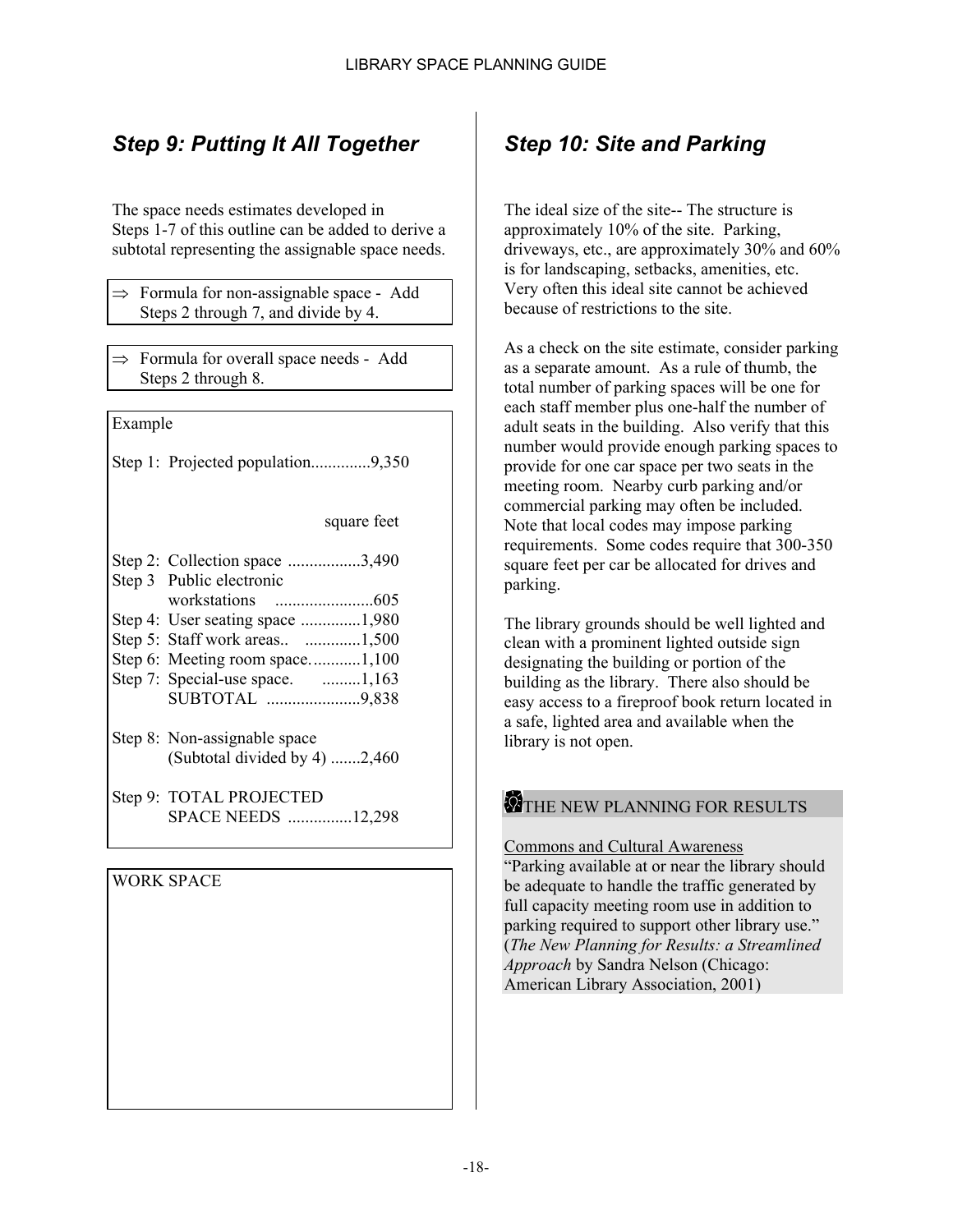# ADA HIGHLIGHTS

- Shortest route of travel from the parking area to an accessible entrance
- Signage to the accessible entrance if the main entrance is inaccessible
- Correct number of accessible parking spaces depending on total number of parking spaces
- Correct size of accessible parking space with proper signage
- Curb cuts, ramps walkways, and handrails that meet specifications

Next Steps:

If the facility and site prove feasible, then a thorough building program should be developed with a detailed program form completed for each functional area in the building (see *Application for State Public Library Construction Grant*). It will result in a more refined statement of size and contents of the facility, and a more accurate cost estimate.

WORKSPACE:

# <span id="page-22-0"></span>*Conclusion*

This outline should be completed from time to time, as changing estimates of your community's projected population and demographics warrant, but no less frequently than every five years. Once this outline is completed, library planners will have an estimate of your library's overall space needs. Comparison of this estimate with the existing facility may highlight a significant deficiency in the space your library provides.

If that proves to be the case, the library stands ready to embark upon a most important and exciting mission: a building program. Before writing the building program, there should be a closer examination of the space needs assessment. The space needs assessment can be refined through more narrow examination of the six broad types of space. This is done by

- Classifying the broad types of space discussed in the outline into more functional groups and arrangements.
- Identifying collections or service areas that were not specifically discussed in the context of the outline.
- Describing more specific environments and conditions in the library.

The primary roles and mission of the library will affect the size of the different collections. For example, if the main role of the public library is to be a popular library, then the library features current, high-demand, high-interest materials in a variety of formats for persons of all ages. This facility promotes browsing and has attractive displays and good signage with casual seating. However, if the main role is to be a preschoolers' door to learning, then the library encourages young children to develop an interest in reading and learning through services for children and for parents and children together. The facility is in a location easily accessible to young children. Ample, inviting space is available for programs and story hours.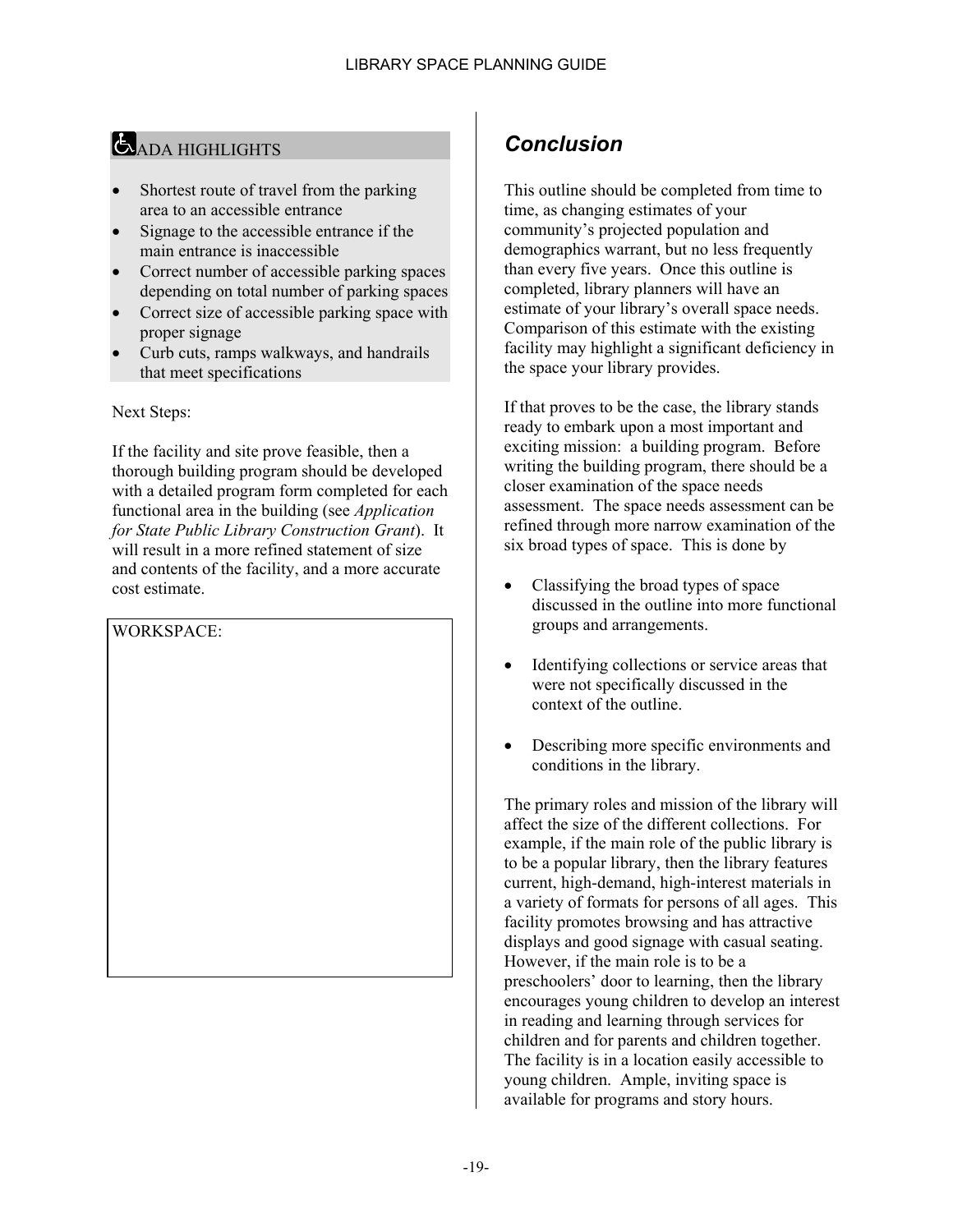Shelving and furnishings are attractive, accessible, and comfortable for young children. The roles the library chooses will also affect the size of the collection, which in turn will affect the amount of square footage in that area.

The next step is to determine the number of volumes that will be in each of the following areas: adult nonfiction, adult reference, adult fiction, children's picture books, children's books and nonprint materials. In determining the square footage for each the following factors need to be taken into consideration:

- The height of a typical shelving unit and the number of shelves it can house;
- The length of a typical shelf and how much of each shelf should be used under ordinary circumstances--the "working capacity" of a shelf is only 66% to 80% of its actual length;
- The type of material being shelved (how many volumes can typically be shelved per linear foot of shelf space?);
- The width of the aisles and the size of the base shelf. (Both factors help to determine the floor space that a representative shelving unit occupies.)

These factors will not be consistent in all parts of a collection. Children's material occupies lower shelves than does adult material. Reference books usually are housed with fewer volumes per linear foot of shelving than other types of material.

Library planners should also remember that, for various parts of the collection, there will always be a portion out in circulation. Completing the following chart will help to determine how full the shelves will be and how much seating should be allocated:

|            | Total % in | Vols. Circulation in house | Volumes |
|------------|------------|----------------------------|---------|
| Adult      |            |                            |         |
| nonfiction |            |                            |         |
| Adult      |            |                            |         |
| reference  |            |                            |         |
| Adult      |            |                            |         |
| fiction    |            |                            |         |
| Children's |            |                            |         |
| picture    |            |                            |         |
| books      |            |                            |         |
| Children's |            |                            |         |
| books      |            |                            |         |
| TOTAL      |            |                            |         |

Other types of space can be subdivided as well: user seating space, staff work space, Special-Use Space, and so on. At the end of this process, planners will have a space needs assessment organized around the library's functional areas.

With the preparation of a detailed space needs assessment, planners can start to evaluate the merits of different options available to them: new construction, expansion and addition, or adaptation of an existing structure. A building program statement is then prepared which summarizes space needs and the ways that expanded service areas should interrelate in a new or expanded facility. Few projects are as complex and rewarding as a building program, and few offer such an opportunity to shape the community's library services for years to come. The Library Area form, (see *Application for State Public Library Construction Grant*) should be completed for each section of the library, projecting the library's need for each section for 20 years. This form should be included in the building program. This form shows the activities performed in the area; the number of people who will be in the area at one time and throughout the day; architectural features, including notes about lighting levels, accessibility, and environmental controls; furnishings and equipment; interrelationships among departments; number of books, nonbooks, seats, etc. The architect will use a building program statement as a guide when developing plans for a library. The building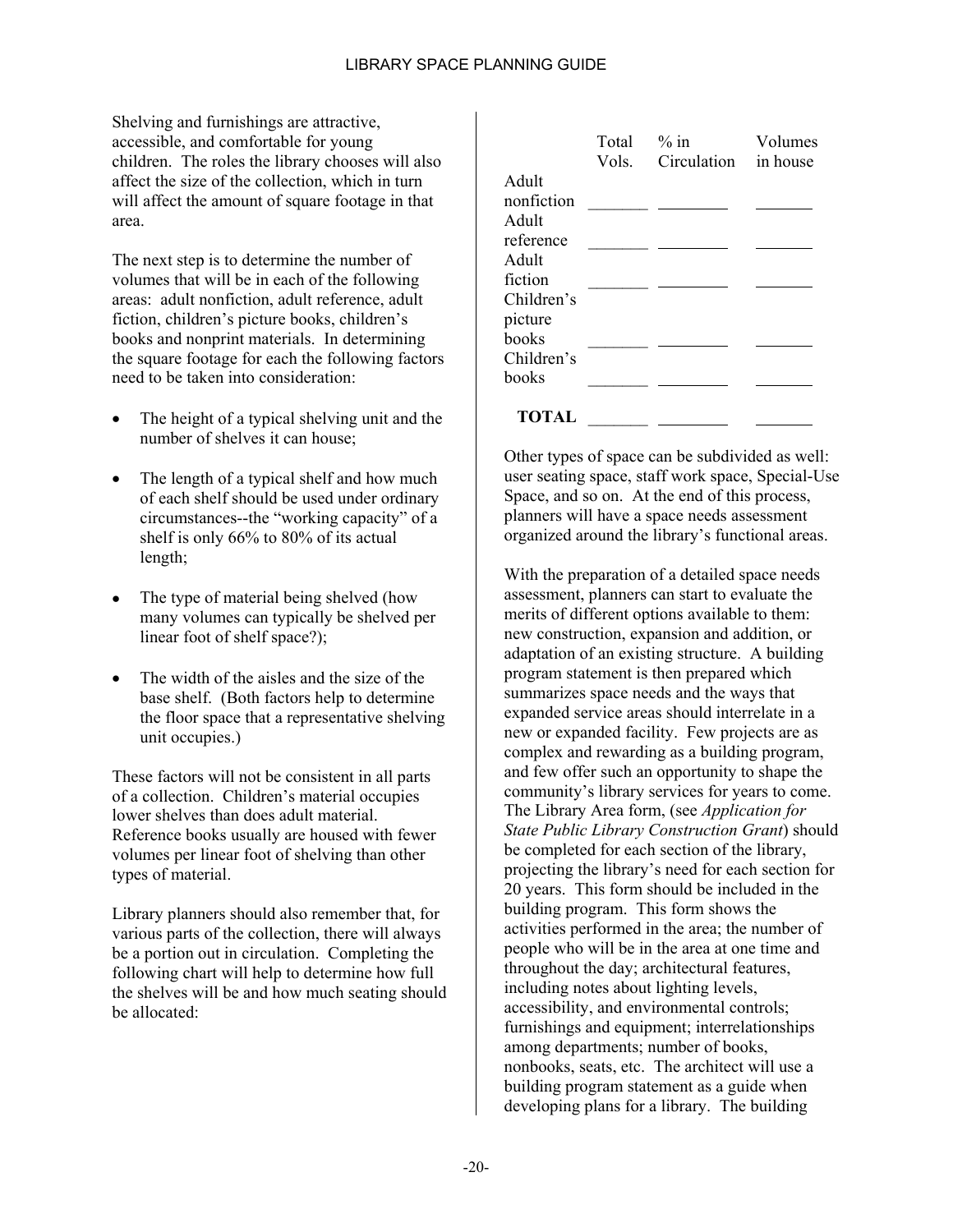program becomes a point of common reference between library planners and architect as they consider specific design options.

Your library system and Connecticut State Library can provide continued assistance with the facilities planning process. Planners can also benefit from a review of the literature on library design and construction. See Appendix 3 for a bibliography.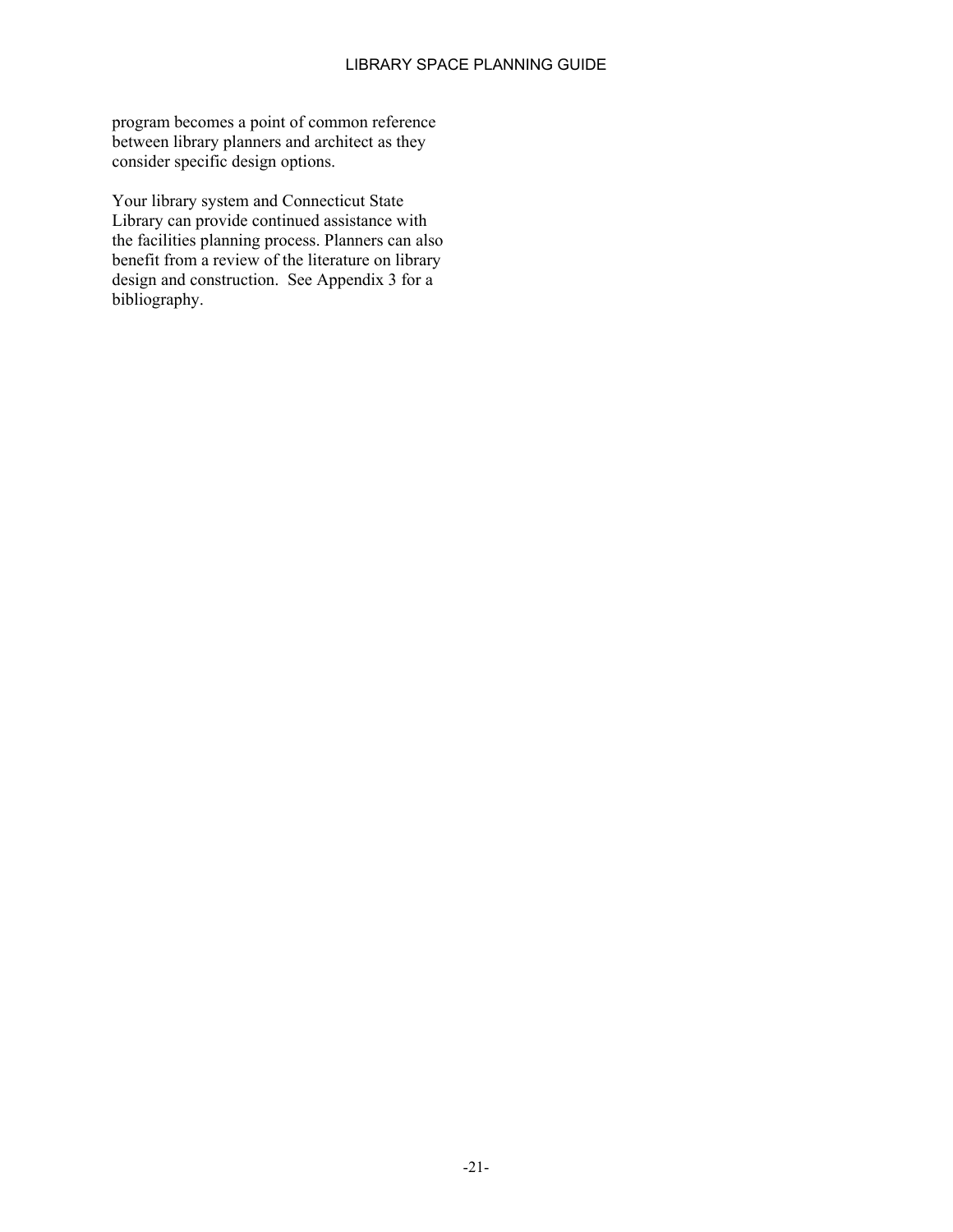## <span id="page-25-0"></span>*Appendix 1: THE LIBRARY IMPROVEMENT PLANNING PROCESS*

The library improvement planning process is a highly interactive complex task involving the library governing body, administrative staff, consultant and architect in a wide variety of interdependent activities. Its purpose is to provide a sound basis for improving library services and facilities firmly based on community needs and library capabilities. It serves these varying purposes:

- Identifies overall size and general cost of the project
- Assists staff in determining space needs, capacities and spatial relationships
- Provides architect with program for designing the renovation, addition or new building
- Provides staff with a document for the review of architectural plans

The Process in Brief includes these steps:

### 1. **Mission, Goals and Objectives**

Review and discuss the mission, goals and objectives of the library with the staff and trustees in order to understand the town, library and overall priorities.

### 2**. Community Analysis**

Analyze library history and community demographics in order to place the present conditions in an evolutionary perspective and relate project goals to community development.

### 3. **Library Analysis**

• Conduct focus groups in the community to understand individual perceptions of library services and their related facility requirements.

- Interview library and political/economic community leaders to understand the political and economic potential for obtaining resources for library improvement.
- Analyze library use and existing physical facilities in relation to the community and to the mission, goals and objectives of the library in order to develop library improvement objectives.
- Evaluate existing facility including ADA deficiencies.
- List specific library building improvement objectives
- 4**. Library Building Program Preparation to end of project**
	- Upon request, meet with the Building Consultant, Connecticut State Library, for assistance in planning, space planning, developing library construction projects, and submitting project applications for construction grants.
	- Work with the staff to prepare a brief outline program delineating major functional areas and capacities needed.
	- Discuss this preliminary program with the library governing authority and town fiscal representatives.
	- Consult with members of the community who have different types and levels of disability to see how the library can better meet their needs.
	- Revise outline program.
	- Work with the staff to prepare detailed functional area sheets for each library functional area (see *Application for State Public Library Construction Grant*). This will include: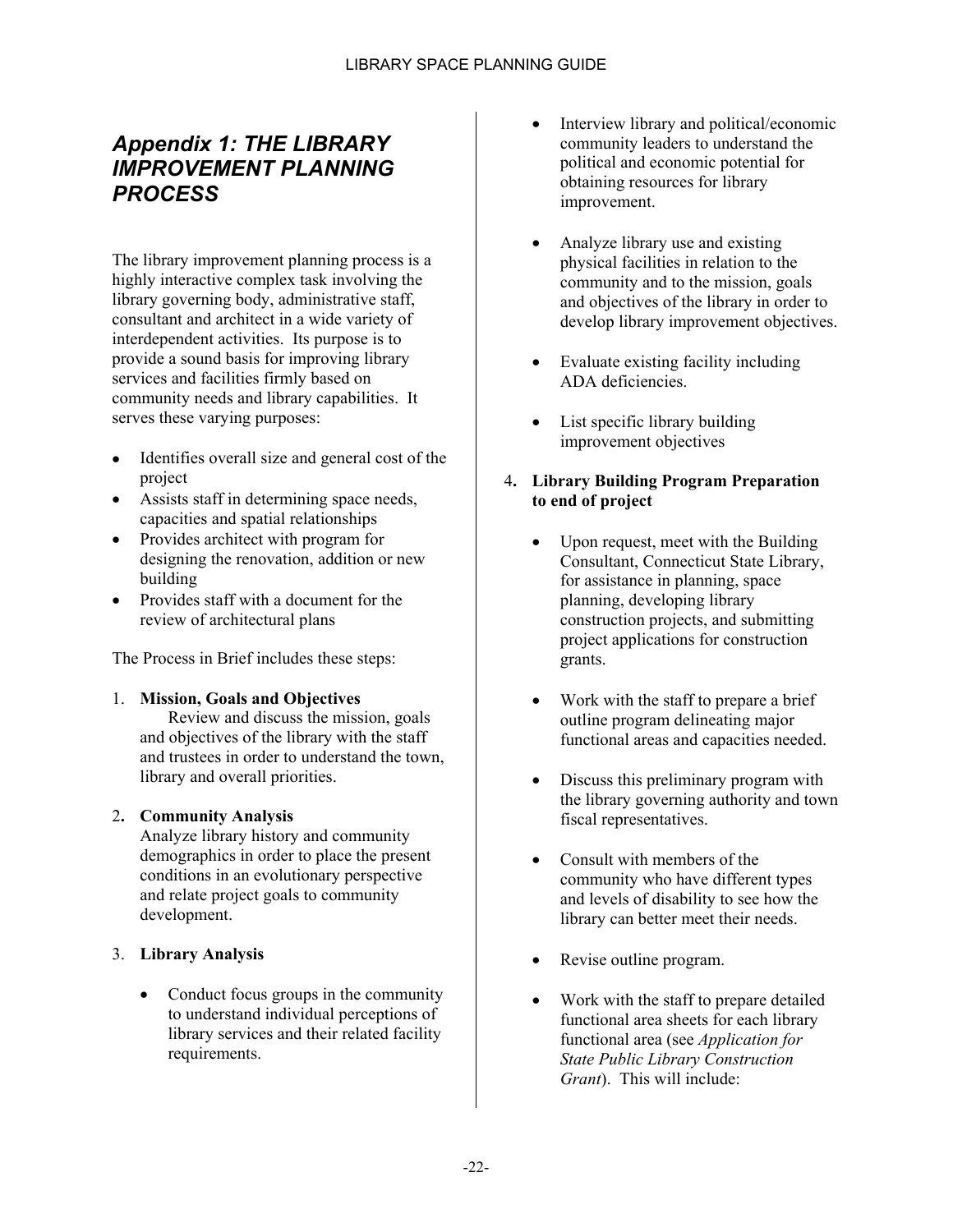- 1. Name and square footage
- 2. Activities (What takes place here?)
- 3. Occupants (How many people use this area at one time?)
- 4. Major design features and ambiance of area (acoustical, wiring, environmental, lighting, security systems, and flexibility)
- 5. Equipment, furniture, shelving and storage capacity
- 6. Materials (How many books and non-book items will be here at any given time?)
- 7. Area relationships
- With extensive staff participation the consultants or library director prepare a preliminary library building program. In addition to written recommendations for facility improvements based on the evaluation above, this work involves interactive sketching of each individual functional area with the appropriate staff members.
- Revise functional area sheets based on staff review.
- Select and evaluate potential sites.
- Analyze renovation and addition alternatives with the library director and building committee to determine how the preliminary program could be accomplished. This may

be a renovation of the existing facility, an addition or an entirely new building.

- Modify preliminary program.
- Prepare schematic plans for chosen alternative. Estimate costs.
- Prepare the final library building program.
- Present the final document to an audience to be determined. (Usually the funding authority)
- Work with the architect on design development and further refine cost estimates.
- Work with the architect on construction documents and bidding.
- Work with the architect and design consultants on furniture and equipment, lighting and graphics.
- Work with the staff and architectural team on moving and installation.
- Conduct post-occupancy evaluation after the first year of occupancy to determine the changes necessary to respond to new library uses.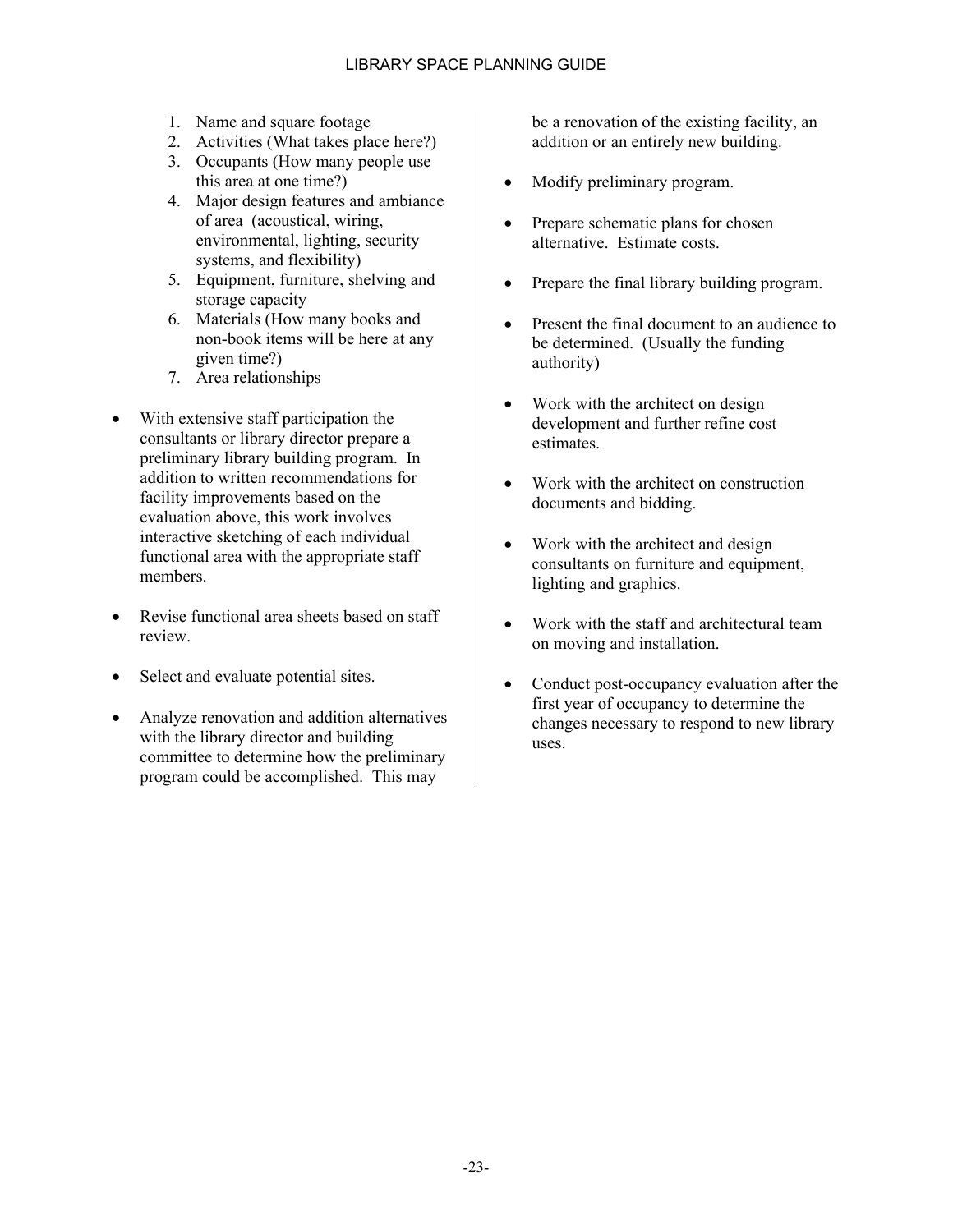## <span id="page-27-0"></span>*Appendix 2: Quantity Measures*

Source:

*Avenues to Excellence for Public Library Service in Illinois* (Springfield: Illinois State Library, 1996)

Use the charts below keeping in mind that the library's roles will affect the size of the collection:

#### **1. BOOKS - volumes**

|                  |         | Core plus<br>vol. per capita | Core plus<br>vol. per capita |
|------------------|---------|------------------------------|------------------------------|
| Population       | Core    | <b>Basic</b>                 | Growing                      |
| Less than 1000   | 2,000   | 5                            | 7                            |
| $ 1,000 - 2,499$ | 6,000   | 2                            | 3                            |
| $2,500 - 4,999$  | 10,000  | 1.75                         | 2.75                         |
| $5,000 - 9,999$  | 18,000  | 1.25                         | 2.5                          |
| 10,000 - 14,999  | 35,000  | 0.6                          | 2                            |
| 15,000 - 24,999  | 45,000  | 0.6                          | $\overline{2}$               |
| 25,000 - 49,999  | 70,000  | 0.5                          | $\overline{2}$               |
| 50,000 - 74,999  | 110,000 | 0.5                          | $\overline{2}$               |
| 75,000 - 99,999  | 150,000 | 0.4                          | 1.75                         |
| Over 100,000     | 220,000 | 0.4                          | 1.75                         |

### **2. CURRENT PERIODICALS - title**

|                 |      | Core plus<br><b>Subscription per 1000</b> | Core plus<br><b>Subscription per 1000</b> |
|-----------------|------|-------------------------------------------|-------------------------------------------|
| Population      | Core | <b>Basic</b>                              | Growing                                   |
| Less than 1000  | 15   | 15                                        | 30                                        |
| $1,000 - 2,499$ | 20   | 15                                        | 20                                        |
| 2,500 - 4,999   | 30   | 15                                        | 20                                        |
| 5,000 - 9,999   | 45   | 10                                        | 15                                        |
| 10,000 - 14,999 | 60   | 8                                         | 12                                        |
| 15,000 - 24,999 | 120  | 8                                         | 12                                        |
| 25,000 - 49,999 | 180  | 6                                         | 8                                         |
| 50,000 - 74,999 | 250  | 4                                         | 6                                         |
| 75,000 - 99,999 | 450  | 3                                         | 5                                         |
| Over 100,000    | 600  | $\overline{2}$                            | 4                                         |

### **3. NONPRINT COLLECTIONS**

Nonprint collections play an increasingly important role in most public libraries. The library's roles will affect the size. Building program consultants are typically recommending that the size of the nonprint collections be 10% of the book collection. When more than one format is provided for a given title, such as *Casablanca* on video and laser, the percent will increase.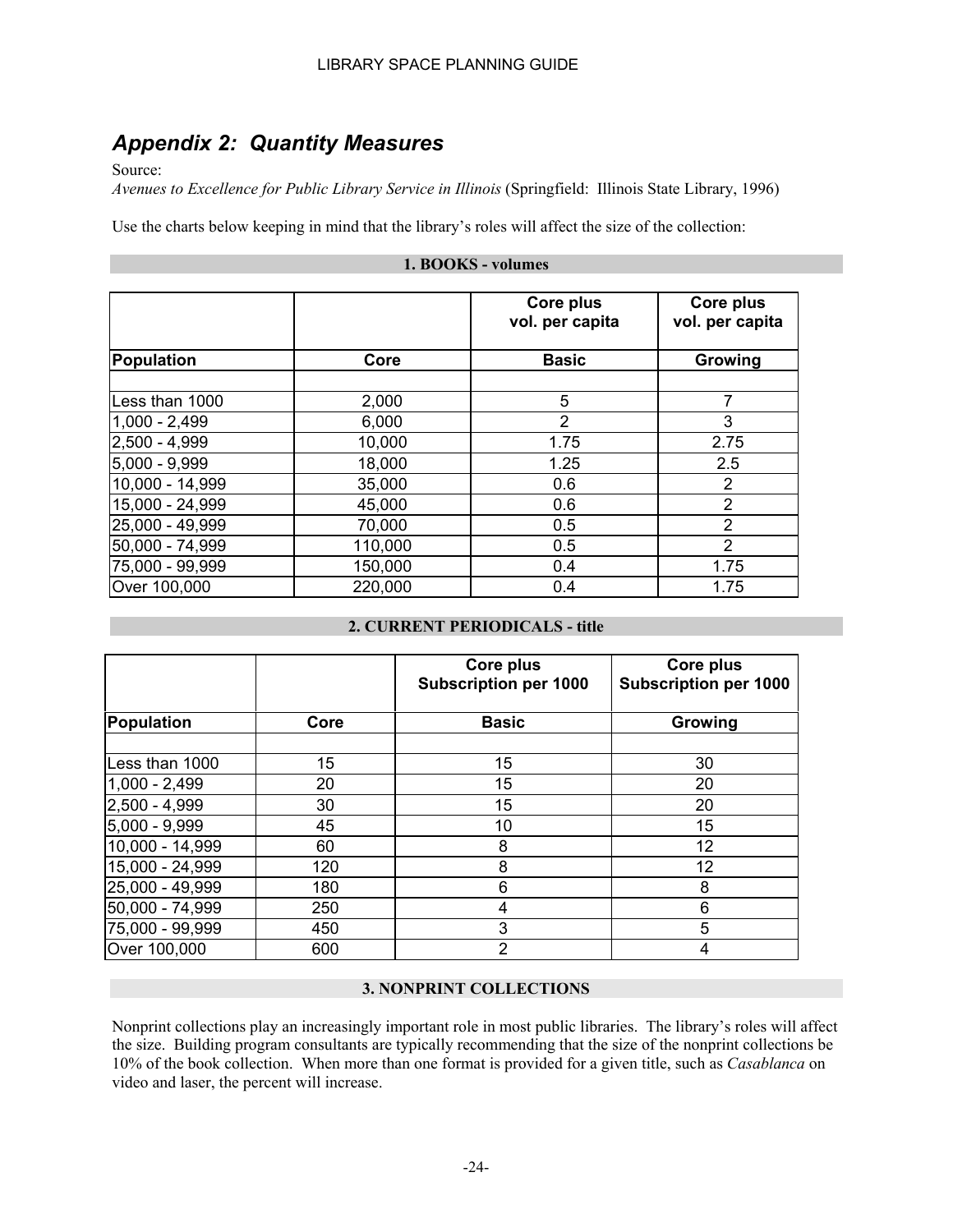## <span id="page-28-0"></span>*Appendix 3: Bibliography*

*The Americans with Disabilities Act Checklist for Readily Achievable Barrier Removal*. National Institute on Disability and Rehabilitation Research, 1995

Beckman, Margaret. *Public Library Buildings for the 21st Century: A Handbook for Architects, Librarians & Trustees*. Bowker, 1993.

Black, J.B., et al. *Surveying Public Libraries for the ADA*. Tallahassee, FL. State Library of Florida, 1992.

Boon, Belinda. *The CREW Method: Expanded Guidelines for Collection Evaluation and Weeding for Small and Medium-Sized Public Libraries*. Austin, Tex.: Texas State Library, 1995.

Boss, Richard W. *Facilities Planning for Technology*. *Library Technology Reports (*July-August) Chicago: American Library Association, 1995.

Brawner, Lee B. and Beck, Jr. Donald. *Determining Your Public Library's Future Size: A Needs Assessment and Planning Model*. Chicago: American Library Association, 1996.

Brown, Carol. *Planning Library Interiors: The Selection of Furnishings for the 21st Century*. Oryz Press, 1995.

*Building Blocks for Library Space: Functional Guidelines 1995*. Chicago: American Library Association, 1995.

Connecticut State Library. *Minimum Standards for Connecticut Principal Public Libraries*. Hartford, CT: Connecticut State Library, 1994.

Crawford, Walt and Michael Forman. *Future Libraries: Dreams, Madness & Reality*. Chicago: American Library Association, 1996.

Dahlgren, Anders C. *Planning the Small Library Facility.* Chicago: American Library Association, 1996.

Dahlgren, Anders, C. *Public Library Space Needs: A Planning Outline*. Madson, WI: Department of Public Instruction, 1988.

Dewe, Michael. Planning and Designing Libraries for Children. London: Library Association, 1995.

Fraley, Ruth, and Lee Anderson. *Library Space Planning*. New York: Neal-Schuman, 1990.

*Guidelines for Technology Infrastructure in Connecticut Schools*. Hartford, CT: Connecticut State Department of Education, 1995. *.(http://www.aces.k12.ct.us/csde/gtics)*

Holt, Raymond M. *Planning Library Buildings and Facilities from Concept to Completion*. Metuchen, NJ, Scarecrow Press, Inc. 1989.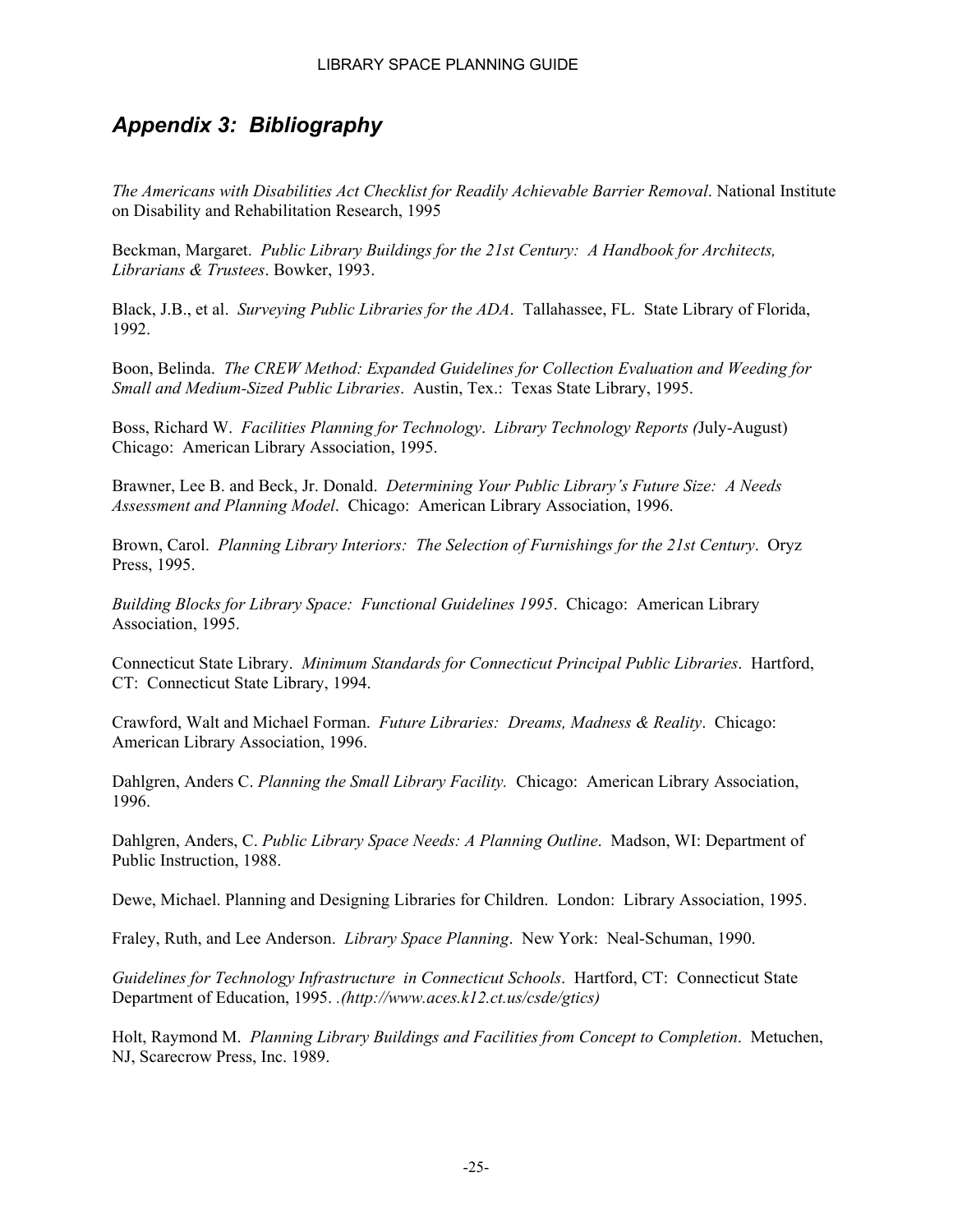#### LIBRARY SPACE PLANNING GUIDE

Holt, Raymond M. *The Wisconsin Library Building Project Handbook*. 2nd revised edition Madson**,** WI: Department of Public Instruction, 1990. (Note **e**specially Chapter II: "Needs Assessment-The Starting Point.")

Koontz, Christine M. *Library Facility Siting and Location Handbook*. Greenwood Press, 1997.

*Libraries for the Future, Planning Buildings that Work*. Chicago: Library Administration and Management Association, American Library Association, 1992.

*Library Buildings Consultants List.* Edited by Kazuko Dailey and James Estrada. Chicago: American Library Association, 1995 (updated every other year)

*Library Buildings, Equipment, and the ADA: Compliance Issues and Solutions*. Chicago: American Library Association, 1996.

Library Lighting, a Primer for Libraires. Minneapolis: Meyer, Scherer & Rockcastle, Ltd., 1996.

Lushington, Nolan and James Kusack*. The Design & Evaluation of Public Library Buildings*. Shoe String, 1991.

Lushington, Nolan. *Libraries Designed for Users: A 21st Century Guide*. Neil-Schuman, 2002.

Mayo, Diane. *Wired for the Future: Developing Your Libraries' Technology Plan*. Chicago. American Library Association, 1999.

McCarthy, Richard. *Designing Better Libraries: Selecting & Working with Building Professionals,* 2nd ed.. Highsmith, 1999.

Nelson, Sandra. *The New Planning for Results: A Streamlined Approach.* Chicago: American Library Association, 2001.

*Output Measures for Public Libraries: A Manual of Standardized Procedures.* 2nd ed. Chicago: American Library Association, 1987.

*Planning Library Buildings: A Select Bibliography*. Chicago: LAMA, American Library Association, 1996.

Sannwald, William. *Checklist of Library Building Design Considerations*. 4<sup>th</sup> ed., Chicago: Library Administration and Management Association, 2001.

Walter, Virginia. Output Measures and More: Planning and Evaluation Public Library Services for Young Adults. Chicago: American Library Association, 1995

Walter, Virginia. Output Measures for Public Library Service to Children.. Chicago: American Library Association, 1995

Zweizig, Douglas, Debra Wilcox Johnson, and Jane Robbins*. The Tell It Manual: The Complete Program for Evaluating Library Performance*. Chicago: American Library Association, 1996.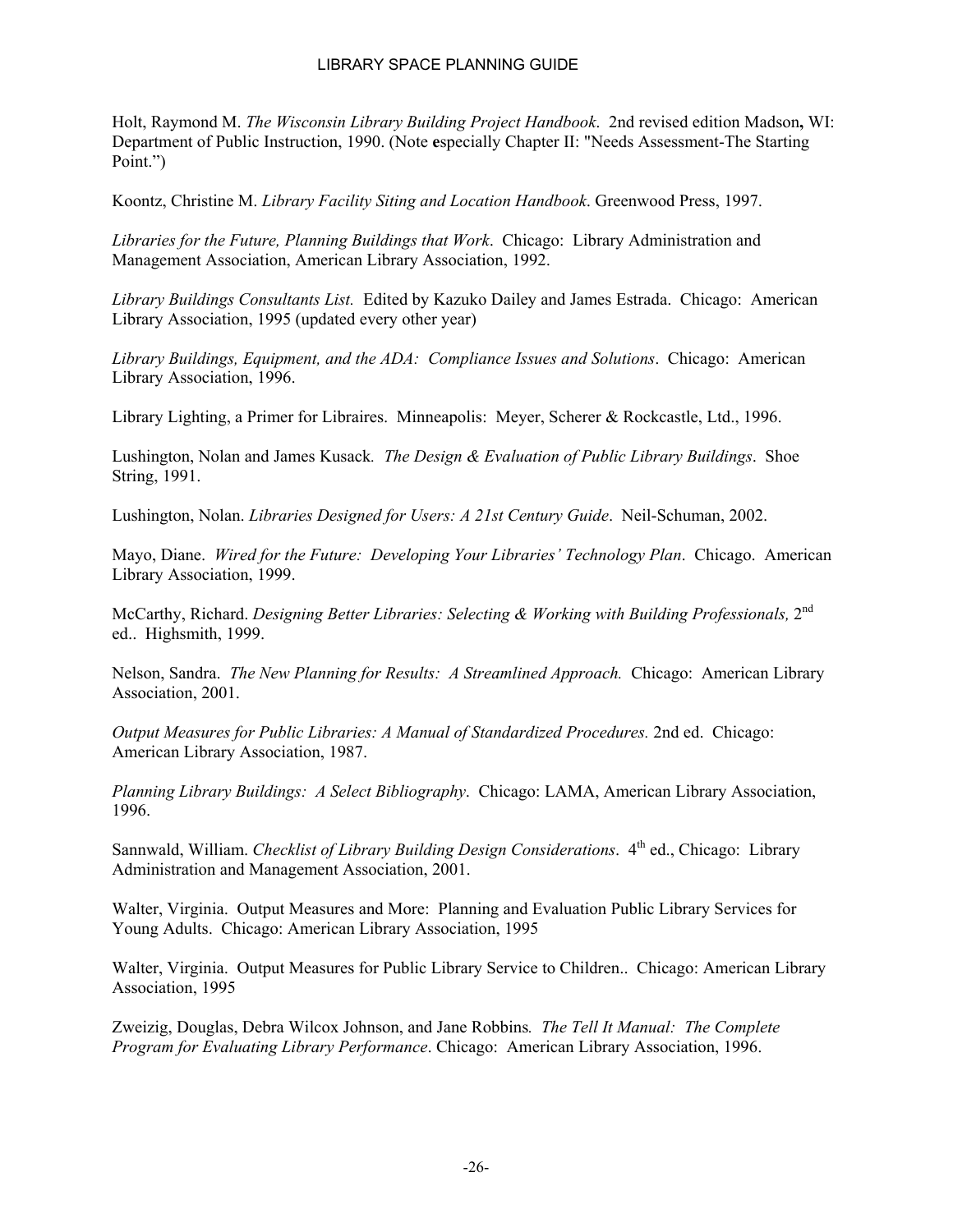# <span id="page-30-0"></span>*Appendix 4: Websites*

Connecticut State Library. Library Buildings (<http://www.cslib.org/libbuild.htm>) Has links to the following topics and websites:

- ADA. U.S. Department of Justice Americans with Disabilities Act
- **Architect and Interior Designer Information** 
	- AIA Connecticut
	- American Institute of Architects
	- **American Society of Interior Designers**
	- **-** Architects USA
- Architects' names and addresses (names listed in Connecticut Public Library Construction Grant Projects)
- Articles about Connecticut libraries that have undertaken remodeling and/or expansion projects
	- Connecticut's Library Heritage, (from Connecticut Library Association)
	- Connector, Connecticut State Library Newsletter, articles about connector/ libraries around the state that have undertaken remodeling and/or expansion projects
- Building Consultants, a list of private building consultants that work in CT (This list is not a recommendation by the Connecticut State Library)
- Connecticut Award for Excellence in Public Library Architecture (an award given every other year).
- Connecticut Public Library Construction Grant Projects, a listing of towns that received State Public Library
- Construction Grants (date of construction, Architects name, and type of construction project)
- Furniture dealers, a list of dealers, addresses, and towns in Connecticut that bought furniture
- **EXECUTE:** Library Space Planning Guide and worksheet in excel
- **Moving** 
	- Planning Shifts of Library Collections by Shirien Chappell)
	- Library Journal Buyer's Guide. Movers Services
	- **Library Journal Buyer's Guide. Moving equipment**
	- ALA's Moving Libraries (LARC Fact Sheet Number 14)
- Purchasing (DAS Procurement/Purchasing Contracts for State Agencies and Towns. Statewide contracts are open to towns and municipalities in CT)
- Space Planning (other states and organizations)
	- Bibliography (from the Massachusetts Public Library Construction Program)
	- Checklist For Success (from the Massachusetts Public Library Construction Program)
	- IFLA: Section on Library Buildings and Equipment, information on this committee and its publications including a full text report: Intelligent Library Buildings.
	- Library Administration and Management Association publications (LAMA is a division of the American Library Association. This includes *Library Building Consultant* List, Buildings and Equipment Section.)
	- *Public Library Space Needs: A Planning Outline, 1998* Anders C. Dahlgren (from Wisconsin Department of Public Library Instruction, Public Library Development)

Connecticut State Library. Construction Grants (<http://www.cslib.org/constgr.htm>)

U.S. Census Bureau. American Fact Finder (<http://factfinder.census.gov/servlet/BasicFactsServlet>)